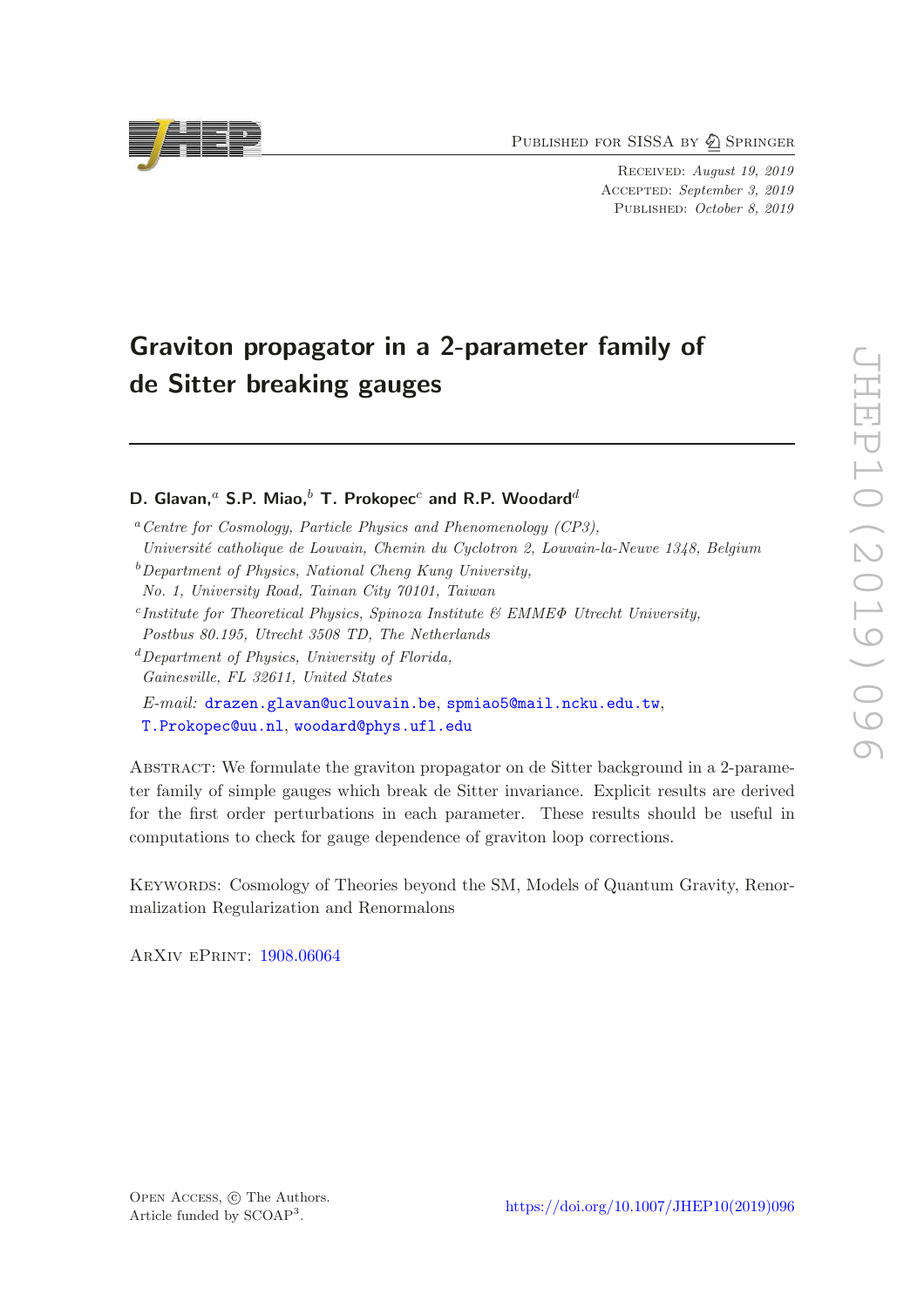## Contents

|   | 1 Introduction                                           | 1              |  |  |
|---|----------------------------------------------------------|----------------|--|--|
|   | 2 A 2-parameter family of gauges                         | $\bf{2}$       |  |  |
| 3 | Our solution for the propagator                          | 3              |  |  |
|   | Lessons from flat space<br>3.1                           | 3              |  |  |
|   | Integrated propagators in de Sitter<br>$3.2^{\circ}$     | $\overline{5}$ |  |  |
|   | 3.3 The $\delta \alpha$ and $\delta \beta$ perturbations | 7              |  |  |
| 4 | <b>Discussion</b>                                        | 8              |  |  |
|   | A Integrated propagators                                 | 10             |  |  |
|   | A.1 Reflecting derivatives                               | 10             |  |  |
|   | A.2 Results                                              | 11             |  |  |
|   | A.2.1 Non-integer power series                           | 14             |  |  |
|   | A.2.2 Integer power series                               | 15             |  |  |
|   | A.2.3 Final expressions                                  | 17             |  |  |

## <span id="page-1-0"></span>1 Introduction

Explicit computations of 1PI (one-particle-irreducible) 2-point functions on de Sitter background [\[1](#page-18-0)[–5](#page-19-0)], and their use to quantum-correct the linearized effective field equations, provide strong evidence that inflationary gravitons modify particle kinematics [\[6](#page-19-1)[–9\]](#page-19-2) and change force laws [\[10](#page-19-3)]. However, there is a persistent anxiety about the reality of these effects owing to the possibility of dependence on the gauge used to define the graviton propagator. The computations mentioned above were all made in a very simple gauge that breaks de Sitter invariance [\[11,](#page-19-4) [12\]](#page-19-5). When the vacuum polarization was computed in a vastly more complicated, 1-parameter family of de Sitter invariant gauges [\[13\]](#page-19-6), the result looks very different [\[14\]](#page-19-7), and the enhancement it provides to dynamical photons is slightly different [\[15](#page-19-8)], although it has the same sign and time dependence.

We seek to establish the reality of graviton corrections to particle kinematics and force laws by purging the linearized effective field equations of gauge dependence. We are developing a technique for accomplishing this by including generic parts of the quantum gravitational correlations with the source that disturbs the effective field and with the observer who measures the disturbance [\[16\]](#page-19-9). The technique relies on the position-space version of a set of identities derived by Donoghue [\[17](#page-19-10)[–19](#page-19-11)] that allow one to view the infrared singular parts of an invariant amplitude as corrections to the 1PI 2-point function. We have already shown that the technique works, for graviton corrections to massless scalar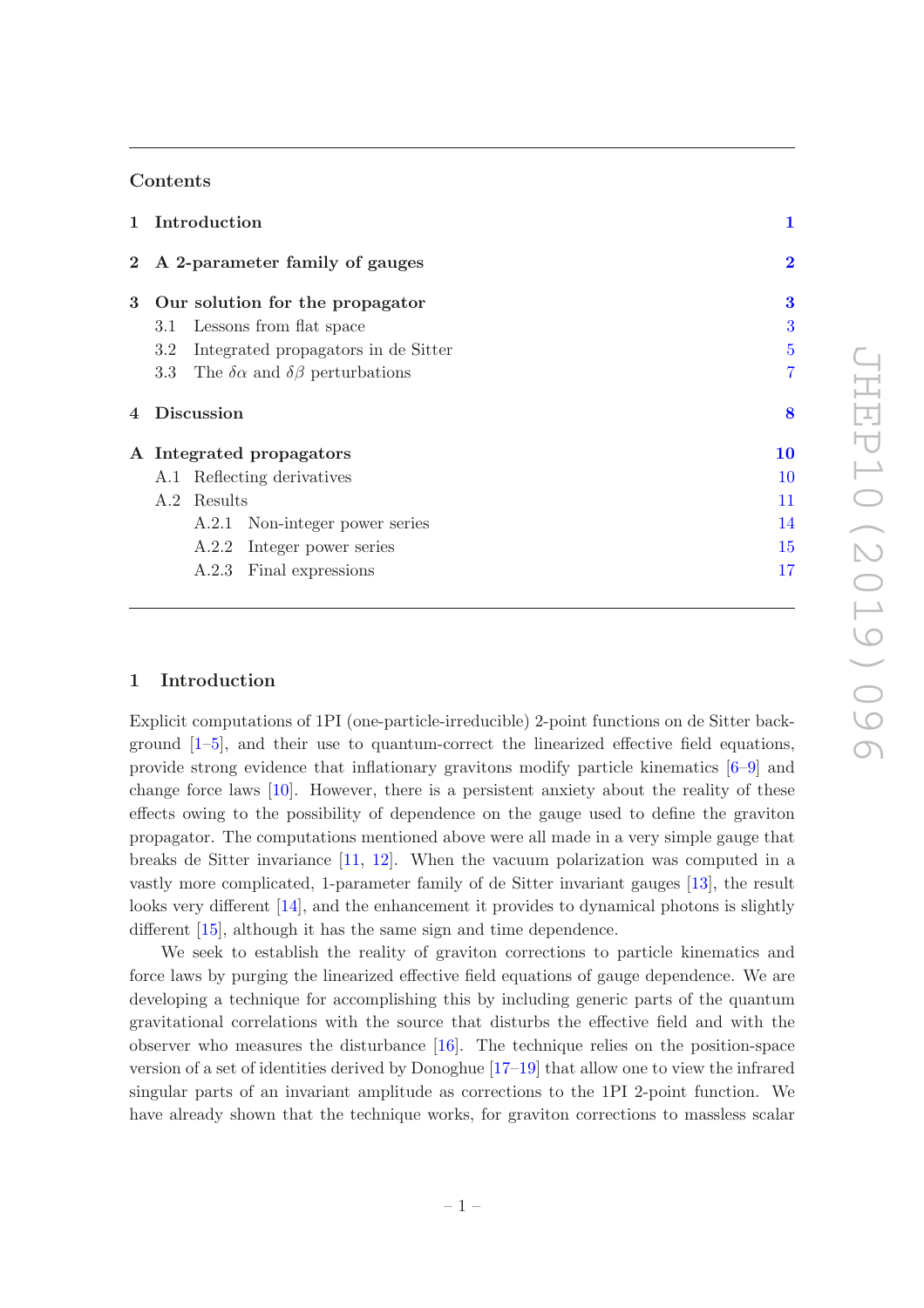exchange on flat space background, by making the computation in the 2-parameter family of Poincar´e invariant gauges and demonstrating that the corrected 1PI 2-point function is independent of the gauge parameters [\[16\]](#page-19-9). Our goal is to carry out the same computation on de Sitter background, for which we require a generalization of the 2-parameter family of flat space gauges. Providing that generalization is the point of this paper.

In section [2](#page-2-0) we review the simple gauge and propose an appropriate 2-parameter generalization. Constructing the graviton propagator as a general function of these two parameters is challenging, but almost as much information about gauge dependence can be gained by deriving just the first order variations about the simple gauge. That is done in section [3.](#page-3-0) We discuss the results in section [4.](#page-8-0) Section [A](#page-10-0) consists of an appendix in which we derive explicit forms for the various integrated propagators required for the solution.

## <span id="page-2-0"></span>2 A 2-parameter family of gauges

Our de Sitter background geometry is given in conformal coordinates on  $D$  spacetime dimensions with spacelike signature,

$$
ds^2 = a^2 \left[ -d\eta^2 + d\vec{x} \cdot d\vec{x} \right], \qquad a(\eta) = -\frac{1}{H\eta} \quad (\eta < 0). \tag{2.1}
$$

The graviton field comes from the conformally rescaled metric,  $g_{\mu\nu}(x) \equiv a^2 [\eta_{\mu\nu} + \kappa h_{\mu\nu}(x)].$ Here  $\kappa^2 \equiv 16\pi G$  and graviton indices are raised and lowered using the Minkowski metric,  $h^{\mu}_{\ \nu} \equiv \eta^{\mu\rho} h_{\rho\nu}$ .

The simple propagator is defined by the gauge fixing term [\[11](#page-19-4), [12\]](#page-19-5),

<span id="page-2-2"></span>
$$
\mathcal{L}_{\rm GF} = -\frac{1}{2} a^{D-2} \eta^{\mu\nu} F_{\mu} F_{\nu} , \quad F_{\mu} = \eta^{\rho\sigma} \left( h_{\mu\rho,\sigma} - \frac{1}{2} h_{\rho\sigma,\mu} + (D-2) H a h_{\mu\rho} \delta^0_{\sigma} \right). \tag{2.2}
$$

The graviton propagator in this gauge takes the form,

<span id="page-2-4"></span><span id="page-2-3"></span><span id="page-2-1"></span>
$$
i\left[\mu\nu\Delta_{\rho\sigma}\right](x;x') = \sum_{I=A,B,C} \left[\mu\nu T_{\rho\sigma}^{I}\right] \times i\Delta_{I}(x;x'). \tag{2.3}
$$

The three propagators  $i\Delta_I(x;x')$  are for minimally coupled scalars with masses  $M_A^2 = 0$ ,  $M_B^2 = (D-2)H^2$  and  $M_C^2 = 2(D-3)H^2$ . The three tensor factors are constructed from  $\eta_{\mu\nu}, \overline{\eta}_{\mu\nu} \equiv \eta_{\mu\nu} + \delta^0_{\mu} \delta^0_{\nu}$  and  $\delta^0_{\mu}$ ,

$$
\left[\mu\nu T^A_{\rho\sigma}\right] = 2\,\overline{\eta}_{\mu(\rho}\overline{\eta}_{\sigma)\nu} - \frac{2}{D-3}\,\overline{\eta}_{\mu\nu}\overline{\eta}_{\rho\sigma} \,, \quad \left[\mu\nu T^B_{\rho\sigma}\right] = -4\delta^0(\mu\overline{\eta}_{\nu)(\rho}\delta^0_{\sigma)} \,, \tag{2.4}
$$

$$
\left[\mu\nu T_{\rho\sigma}^C\right] = \frac{2E_{\mu\nu}E_{\rho\sigma}}{(D-2)(D-3)}, \qquad E_{\mu\nu} \equiv (D-3)\delta^0{}_{\mu}\delta^0{}_{\nu} + \overline{\eta}{}_{\mu\nu}, \qquad (2.5)
$$

where parenthesized indices are symmetrized. The simple graviton propagator  $(2.3)$  is easy to use for three reasons:

1. In  $D = 4$  its three propagators consist of just one or two terms involving the two scale factors and the invariant interval of flat space,

<span id="page-2-5"></span>
$$
i\Delta_A \longrightarrow \frac{1}{4\pi^2} \left[ \frac{1}{aa'\Delta x^2} - \frac{H^2}{2} \ln(H^2 \Delta x^2) \right], \qquad i\Delta_{B,C} \longrightarrow \frac{1}{4\pi^2 aa'\Delta x^2}; \qquad (2.6)
$$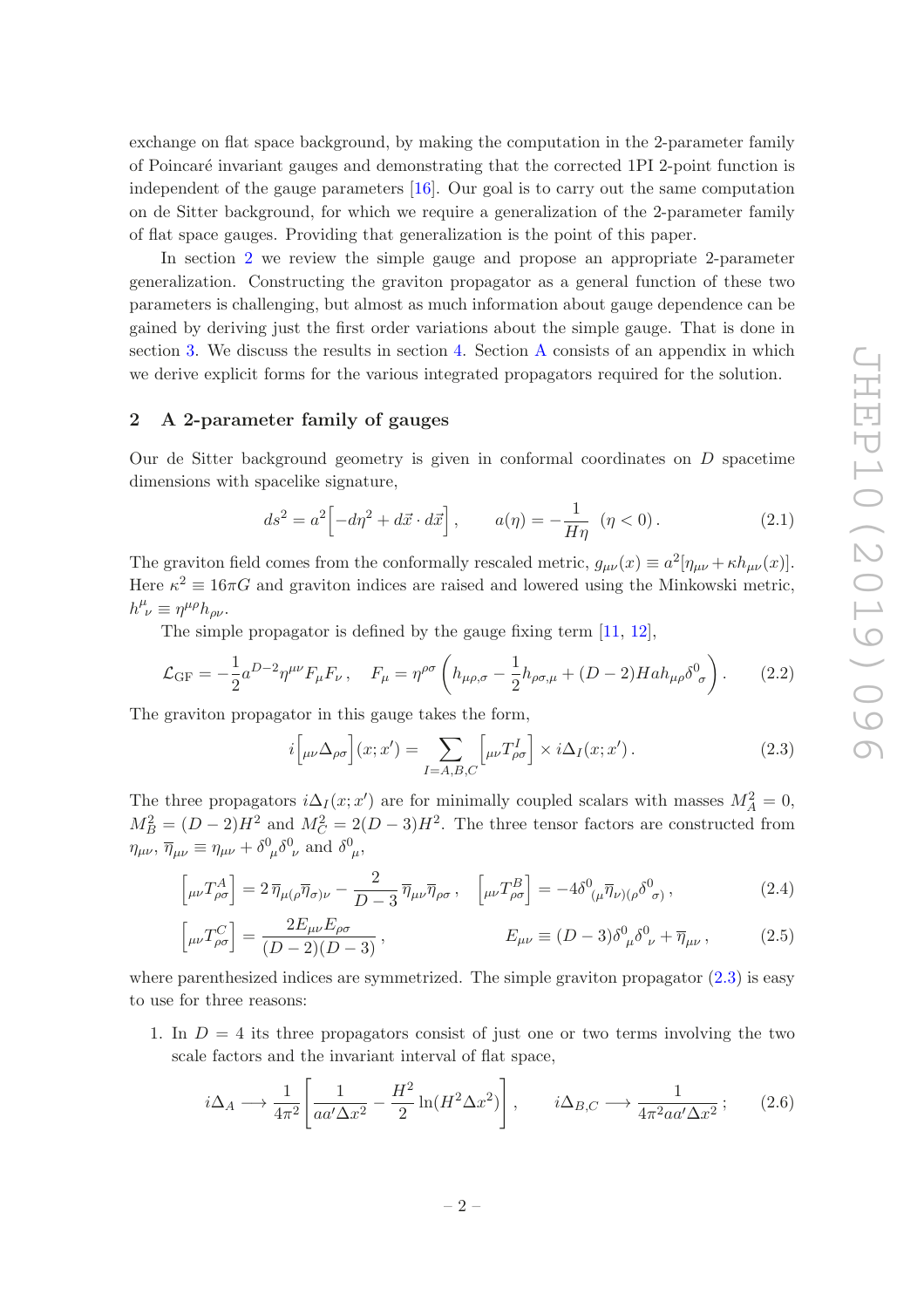- 2. Its tensor factors are constants; and
- 3. Its 1PI 2-point functions are elementary functions of  $\Delta x^2$ , a and a'.

None of these features pertains for de Sitter invariant gauges [\[13,](#page-19-6) [14](#page-19-7)], which is why only a single loop computation has been made using them.

It is desirable to construct the graviton propagator in a 2-parameter family of de Sitter breaking gauges that can be seen as perturbations of the simple gauge [\[11](#page-19-4), [12](#page-19-5)]. This also permits a 2-parameter family of gauges rather than the 1-parameter family that would be available without de Sitter breaking, owing to a topological obstacle which precludes adding de Sitter invariant gauge fixing functionals [\[20](#page-19-12)]. Finally, it is advantageous that the flat space limit of our gauge condition should agree with the 2-parameter family of gauges used for the flat space computation [\[16\]](#page-19-9) which we seek to generalize to de Sitter. A plausible generalization of [\(2.2\)](#page-2-2) is therefore,

<span id="page-3-2"></span>
$$
\mathcal{L}_{GF}^{\alpha\beta} = -\frac{a^{D-2}}{2\alpha}\eta^{\mu\nu}\mathcal{F}_{\mu}\mathcal{F}_{\nu}\,, \qquad \mathcal{F}_{\mu} = \eta^{\rho\sigma}\left(h_{\mu\rho,\sigma} - \frac{\beta}{2}h_{\rho\sigma,\mu} + (D-2)Hah_{\mu\rho}\delta_{\sigma}^{0}\right).\tag{2.7}
$$

Note that taking  $\alpha = \beta = 1$  corresponds to the simple gauge [\(2.2\)](#page-2-2), and that taking the flat space limit  $(H = 0$  and  $a = 1)$  recovers the family of gauges in which the flat space calculation [\[16](#page-19-9)] was made.

# <span id="page-3-0"></span>3 Our solution for the propagator

The purpose of this section is to construct the first order perturbations in  $\delta \alpha \equiv \alpha - 1$  and  $\delta\beta \equiv \beta - 1$  of the propagator in the gauge [\(2.7\)](#page-3-2). We first review the flat space propagator, and its use in studies of gauge dependence [\[16\]](#page-19-9), to make two points:

- 1. The result will involve convolutions of propagators; and
- 2. First order perturbations in the gauge parameters provide almost as much information about gauge as the all-orders result.

We then return to de Sitter to define the necessary integrated propagators, whose evaluation is consigned to the appendix. The section closes with results for the first order perturbations in  $\delta \alpha$  and  $\delta \beta$ .

#### <span id="page-3-1"></span>3.1 Lessons from flat space

In the flat space limit of  $(2.7)$  the graviton propagator is [\[21](#page-19-13)],

<span id="page-3-3"></span>
$$
i\left[\mu\nu\Delta_{\rho\sigma}^{\text{flat}}\right](x;x') = \left\{2\Pi_{\mu(\rho}\Pi_{\sigma)\nu} - \frac{2}{D-1}\Pi_{\mu\nu}\Pi_{\rho\sigma} - \frac{2}{(D-2)(D-1)}\left[\eta_{\mu\nu} - \left(\frac{D\beta - 2}{\beta - 2}\right)\frac{\partial_{\mu}\partial_{\nu}}{\partial^2}\right] \left[\eta_{\rho\sigma} - \left(\frac{D\beta - 2}{\beta - 2}\right)\frac{\partial_{\rho}\partial_{\sigma}}{\partial^2}\right] + 4\alpha \times \frac{\partial_{(\mu}\Pi_{\nu)(\rho}\partial_{\sigma)}}{\partial^2} + \frac{4\alpha}{(\beta - 2)^2} \times \frac{\partial_{\mu}\partial_{\nu}\partial_{\rho}\partial_{\sigma}}{\partial^4}\right\} i\Delta(x;x')
$$
\n(3.1)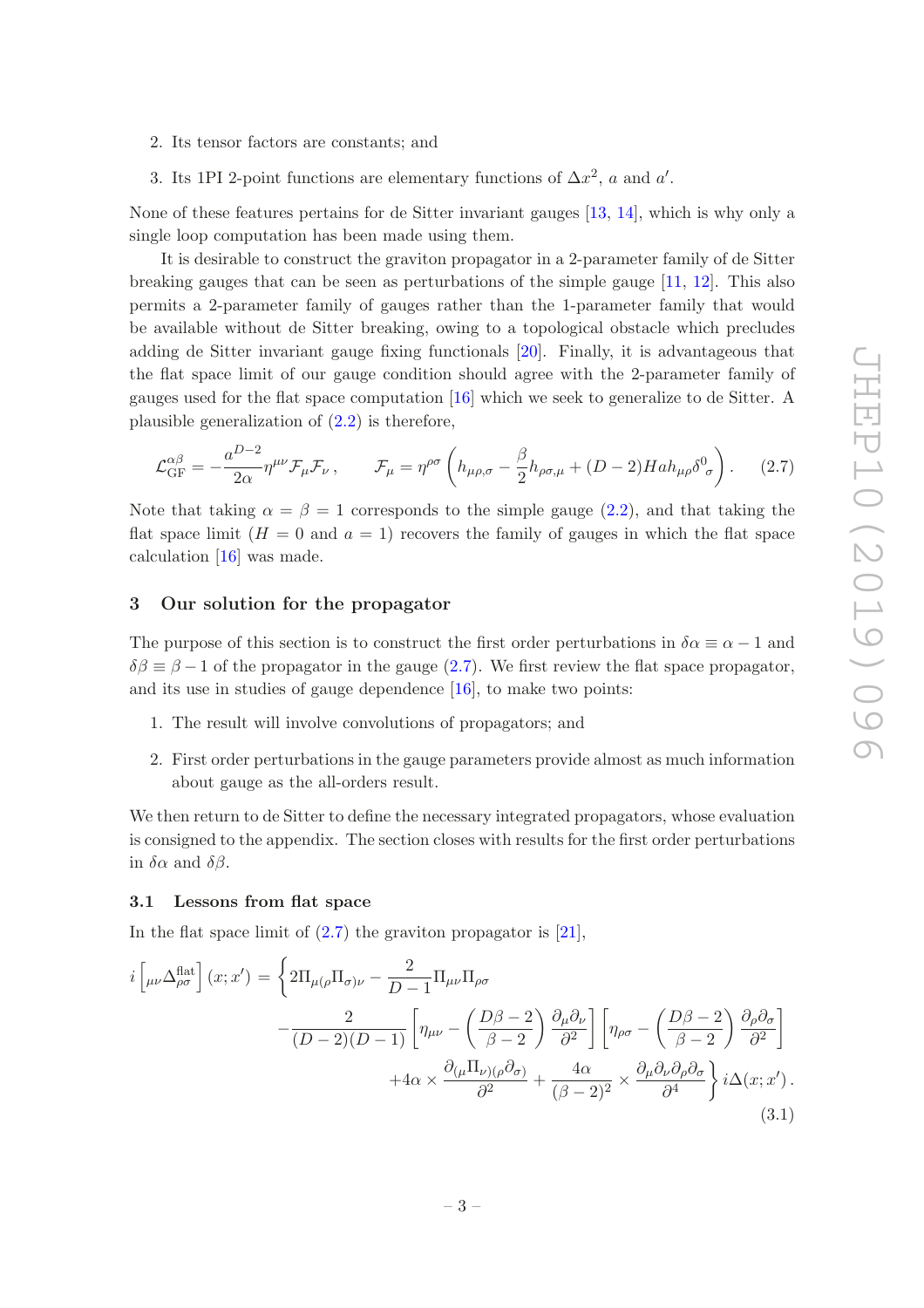Here the transverse projection operator is  $\Pi_{\mu\nu} \equiv \eta_{\mu\nu} - \frac{\partial_{\mu}\partial_{\nu}}{\partial^2}$  $\frac{\mu^{O_{\nu}}}{\partial^{2}}$  and the massless scalar propagator in flat space is,

<span id="page-4-2"></span>
$$
i\Delta(x; x') = \frac{\Gamma\left(\frac{D}{2} - 1\right)}{4\pi^{\frac{D}{2}}\Delta x^{D-2}} \qquad \Longrightarrow \qquad \partial^2 i\Delta(x; x') = i\delta^D(x - x')\,. \tag{3.2}
$$

First note from the inverse powers of  $\partial^2$  which act on  $i\Delta(x; x')$  that the general gauge propagator [\(3.1\)](#page-3-3) involves the convolution of one propagator with another  $[22]$ ,<sup>[1](#page-4-0)</sup>

<span id="page-4-3"></span>
$$
\frac{1}{\partial^2} i \Delta(x; x') = -i \int d^D z \, i \Delta(x; z) i \Delta(z; x') = \frac{\Gamma\left(\frac{D}{2} - 2\right)}{16\pi^{\frac{D}{2}}} \left[ \mu^{D-4} - \frac{1}{\Delta x^{D-4}} \right],\tag{3.3}
$$

where  $\mu$  is a regularization scale. The flat space limit therefore implies that similar convolutions must occur in the general gauge propagator on de Sitter background.

Now expand the gauge parameters around their "simple" values,

$$
\alpha \equiv 1 + \delta \alpha, \qquad \beta \equiv 1 + \delta \beta, \qquad (3.4)
$$

Expanding the general gauge propagator  $(3.1)$  in  $\delta \alpha$  and  $\delta \beta$  gives,

<span id="page-4-1"></span>
$$
i\left[\mu\nu\Delta_{\rho\sigma}^{\text{flat}}\right] = \left[2\eta_{\mu(\rho}\eta_{\sigma)\nu} - \frac{2\eta_{\mu\nu}\eta_{\rho\sigma}}{D-2}\right]i\Delta(x;x') + \delta\alpha \times \left[\frac{4\partial_{(\mu}\eta_{\nu)(\rho}\partial_{\sigma)}}{\partial^2}\right]i\Delta(x;x')
$$

$$
-\delta\beta \times \frac{4}{D-2}\left[\frac{\eta_{\mu\nu}\partial_{\rho}\partial_{\sigma}}{\partial^2} + \frac{\partial_{\mu}\partial_{\nu}\eta_{\rho\sigma}}{\partial^2}\right]i\Delta(x;x') + O\left(\delta\alpha\delta\beta, \delta\beta^2\right). \tag{3.5}
$$

Table [1](#page-5-1) concerns gauge dependence in one graviton loop corrections to the effective field equation for a massless, minimally coupled scalar on flat space background [\[16](#page-19-9)]. The highly gauge dependent contribution from the 1PI 2-point function is  $i = 0$ , and the five source and observer corrections are reported, both for the full propagator [\(3.1\)](#page-3-3) on the left, and for the first three terms in the expansion [\(3.5\)](#page-4-1) on the right. The left hand table follows the cancellation of three distinct combinations of the gauge parameters:  $\alpha$ ,  $\frac{1}{\beta-2}$ and  $\frac{(\alpha-3)}{(\beta-2)^2}$ . The right hand table follows two:  $\delta \alpha$  and  $\delta \beta$ . So the vastly simpler first order perturbations [\(3.5\)](#page-4-1) provide two thirds of the checks available from the full propagator [\(3.1\)](#page-3-3).

$$
-i \int d^{D}z \frac{\Gamma(\frac{D}{2}-1)}{4\pi^{\frac{D}{2}}}\left[\frac{1}{(x-z)^{2}+i\epsilon}\right]^{\frac{D}{2}-1} \times \frac{\Gamma(\frac{D}{2}-1)}{4\pi^{\frac{D}{2}}}\left[\frac{1}{(z-x')^{2}+i\epsilon}\right]^{\frac{D}{2}-1}
$$
  
\n
$$
= -\frac{i\Gamma(D-2)}{16\pi^{D}} \int_{0}^{1} ds \, s^{\frac{D}{2}-2} (1-s)^{\frac{D}{2}-2} \int \frac{d^{D}z}{[s(x-z)^{2}+(1-s)(z-x')^{2}+i\epsilon]^{D-2}}
$$
  
\n
$$
= -\frac{\Gamma(D-2)}{16\pi^{D}} \int_{0}^{1} ds \, s^{\frac{D}{2}-2} (1-s)^{\frac{D}{2}-2} \int \frac{d^{D}z_{E}}{[z_{E}^{2}+s(1-s)\Delta x^{2}]^{D-2}},
$$
  
\n
$$
= -\frac{\Gamma(D-2)}{16\pi^{D}} \int_{0}^{1} ds \, s^{\frac{D}{2}-2} (1-s)^{\frac{D}{2}-2} \times \frac{\pi^{\frac{D}{2}}}{\Gamma(\frac{D}{2})\left[s(1-s)\Delta x^{2}\right]^{\frac{D}{2}-2}} \times \frac{\Gamma(\frac{D}{2}-2)\Gamma(\frac{D}{2})}{\Gamma(D-2)}.
$$

<span id="page-4-0"></span><sup>&</sup>lt;sup>1</sup>The  $\Delta x$ -dependent part of [\(3.2\)](#page-4-2) follows from the usual procedure of combining denominators, shifting, Wick-rotating and evaluating the Euclidean-space integration,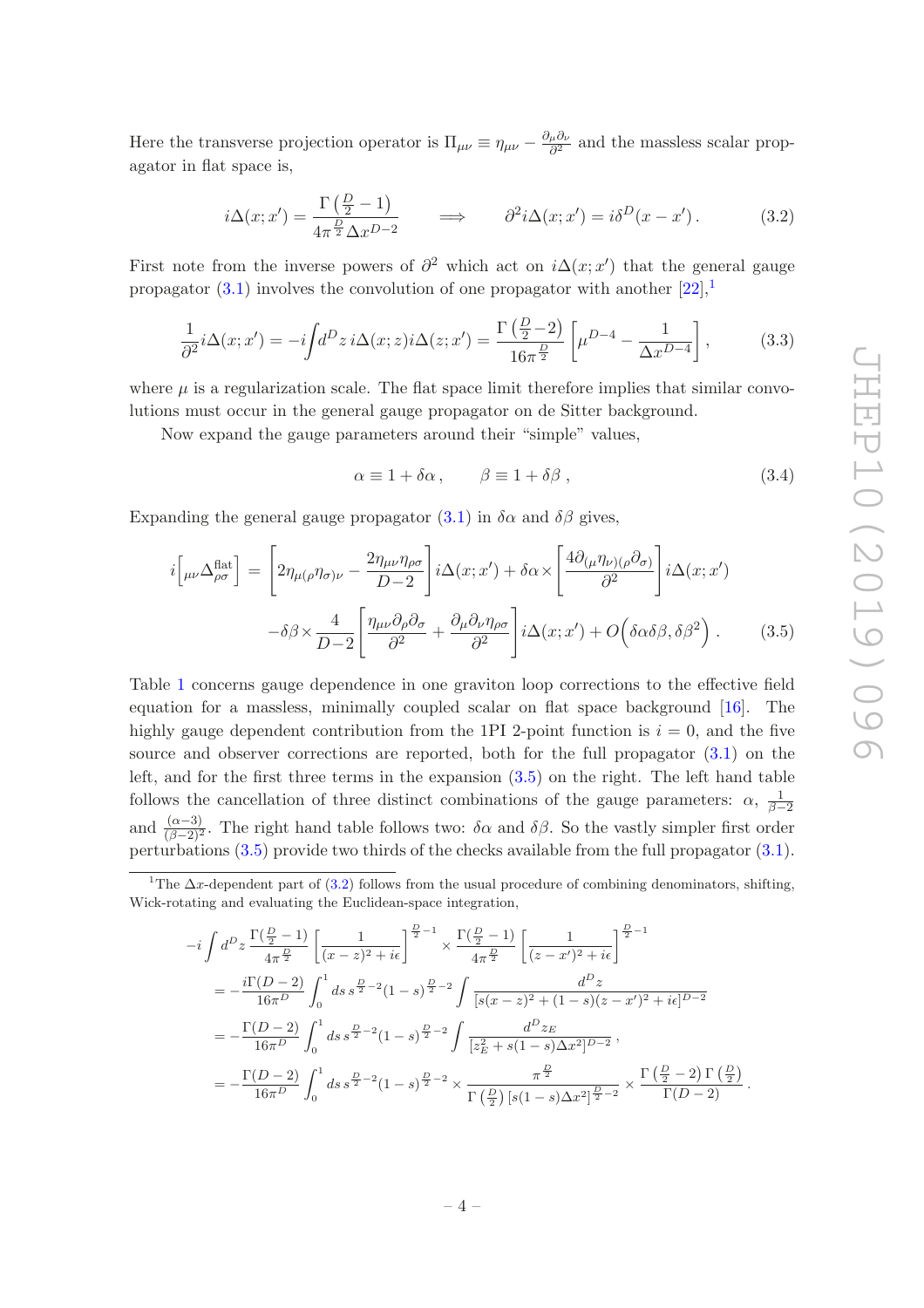| $\it i$        | $\mathbf{1}$    | $\alpha$       | $\frac{1}{\beta-2}$ | $(\alpha - 3)$<br>$\overline{(\beta-2)^2}$ | $\it i$        | 1              | $\delta \alpha$ |
|----------------|-----------------|----------------|---------------------|--------------------------------------------|----------------|----------------|-----------------|
| $\theta$       | $+\frac{3}{4}$  | $\frac{3}{4}$  | $-\frac{3}{2}$      | $+\frac{3}{4}$                             | $\theta$       | $\theta$       | $\theta$        |
| $\mathbf{1}$   | $\overline{0}$  | $\theta$       | $\overline{0}$      | $+1$                                       | $\mathbf{1}$   | $-2$           | $+1$            |
| $\overline{2}$ | $\overline{0}$  | $\overline{0}$ | $\overline{0}$      | $\theta$                                   | $\overline{2}$ | $\overline{0}$ | $\theta$        |
| 3              | $\overline{0}$  | $\theta$       | $+3\,$              | $-2$                                       | 3              | $+1$           | $-2\,$          |
| $\overline{4}$ | $+\frac{17}{4}$ | $-\frac{3}{4}$ | $\overline{0}$      | $-\frac{1}{4}$                             | $\overline{4}$ | $+4$           | $-1$            |
| $\overline{5}$ | $-2\,$          | $+\frac{3}{2}$ | $-\frac{3}{2}$      | $+\frac{1}{2}$                             | $\overline{5}$ | $\overline{0}$ | $+2\,$          |
| Total          | $+3$            | $\theta$       | $\boldsymbol{0}$    | $\boldsymbol{0}$                           | Total          | $+3$           | $\theta$        |

<span id="page-5-1"></span>Table 1. The left hand table gives the various gauge-dependent multiplicative factors for one graviton corrections to the massless scalar exchange force on flat space background using the full propagator [\(3.1\)](#page-3-3) on the left, and for the first order expansion [\(3.5\)](#page-4-1) on the right. The contribution of the 1PI 2-point function is  $i = 0$  and the other values of i correspond to different source and observer corrections that are precisely defined in [\[16\]](#page-19-9) and which are necessary to eliminate gauge dependence.

## <span id="page-5-0"></span>3.2 Integrated propagators in de Sitter

The insights we have just derived from the flat space limit motivate constructing just the order  $\delta \alpha$  and  $\delta \beta$  perturbations of the [\(2.7\)](#page-3-2) propagator,

$$
i\left[\mu\nu\Delta_{\rho\sigma}\right] = i\left[\mu\nu\Delta_{\rho\sigma}^{0}\right] + \delta\alpha \times i\left[\mu\nu\Delta_{\rho\sigma}^{\alpha}\right] + \delta\beta \times i\left[\mu\nu\Delta_{\rho\sigma}^{\beta}\right] + O(\delta^{2}).
$$
 (3.6)

The flat space limit also implies that these perturbations must involve integrated propagators analogous to [\(3.3\)](#page-4-3). To understand more fully what these are, recall that the 0-th order propagator  $i[\mu\nu\Delta^0_{\rho\sigma}](x;x')$  takes the form [\(2.3\)](#page-2-1) where the tensor factors [\(2.4\)](#page-2-3)–[\(2.5\)](#page-2-4) represent a sort of  $3+1$  decomposition into purely spatial  $(A\text{-type})$ , mixed space and time  $(B\text{-type})$ , and temporal plus trace  $(C\text{-type})$  terms. The corresponding A, B and C scalar propagators are most easily represented in terms of the de Sitter length function  $y(x; x')$ ,

<span id="page-5-3"></span>
$$
y(x;x') \equiv H^2 a(\eta) a(\eta') \left[ \left\| \vec{x} - \vec{x}' \right\|^2 - \left( |\eta - \eta'| - i\epsilon \right)^2 \right]. \tag{3.7}
$$

The A-type propagator breaks de Sitter invariance [\[23,](#page-19-15) [24](#page-20-0)],

<span id="page-5-2"></span>
$$
i\Delta_A = \frac{H^{D-2}}{(4\pi)^{\frac{D}{2}}} \left\{ \frac{\Gamma\left(\frac{D}{2}\right)}{\frac{D}{2}-1} \left(\frac{4}{y}\right)^{\frac{D}{2}-1} + \frac{\Gamma\left(\frac{D}{2}+1\right)}{\frac{D}{2}-2} \left(\frac{4}{y}\right)^{\frac{D}{2}-2} - \frac{\Gamma(D-1)}{\Gamma\left(\frac{D}{2}\right)} \left[\pi \cot\left(\pi \frac{D}{2}\right) - \ln(aa')\right] \right\}
$$

$$
+ \sum_{n=1}^{\infty} \left[ \frac{1}{n} \frac{\Gamma(n+D-1)}{\Gamma(n+\frac{D}{2})} \left(\frac{y}{4}\right)^n - \frac{1}{n-\frac{D}{2}+2} \frac{\Gamma\left(n+\frac{D}{2}+1\right)}{\Gamma(n+2)} \left(\frac{y}{4}\right)^{n-\frac{D}{2}+2} \right] \right\}.
$$
(3.8)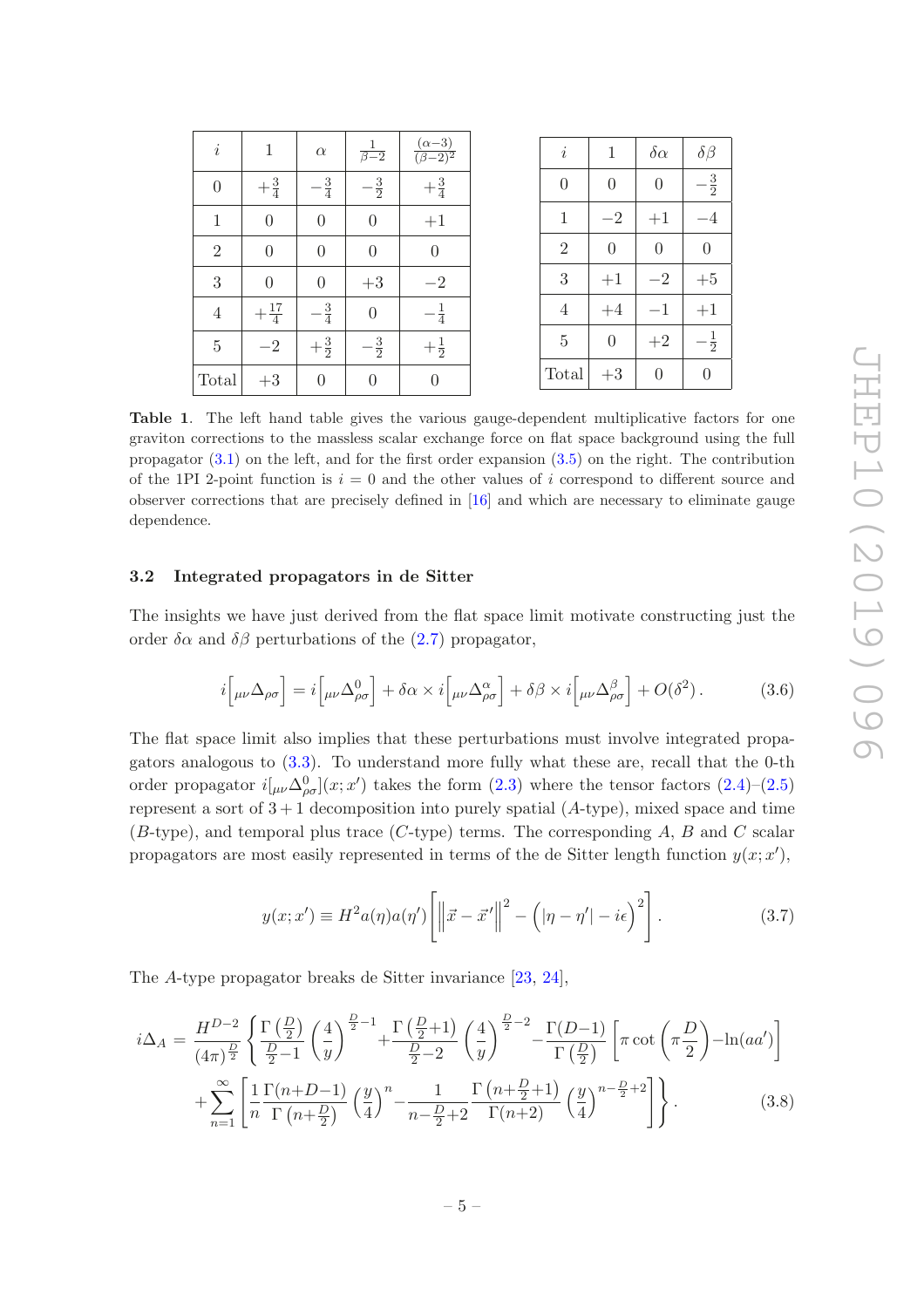In contrast, the B-type and C-type propagators are de Sitter invariant,<sup>[2](#page-6-0)</sup>

$$
i\Delta_B = \frac{H^{D-2}}{(4\pi)^{\frac{D}{2}}} \left\{ \frac{\Gamma\left(\frac{D}{2}\right)}{\frac{D}{2}-1} \left(\frac{4}{y}\right)^{\frac{D}{2}-1} + \sum_{n=0}^{\infty} \left[ \frac{\Gamma\left(n+\frac{D}{2}\right)}{\Gamma(n+2)} \left(\frac{y}{4}\right)^{n-\frac{D}{2}+2} - \frac{\Gamma(n+D-2)}{\Gamma(n+\frac{D}{2})} \left(\frac{y}{4}\right)^n \right] \right\},\tag{3.9}
$$

$$
i\Delta_C = \frac{H^{D-2}}{(4\pi)^{\frac{D}{2}}} \left\{ \frac{\Gamma\left(\frac{D}{2}\right)}{\frac{D}{2}-1} \left(\frac{4}{y}\right)^{\frac{D}{2}-1} - \sum_{n=0}^{\infty} \left[ \left(n - \frac{D}{2} + 3\right) \frac{\Gamma\left(n + \frac{D}{2} - 1\right)}{\Gamma(n + 2)} \left(\frac{y}{4}\right)^{n - \frac{D}{2} + 2} - (n + 1) \frac{\Gamma(n + D - 3)}{\Gamma(n + \frac{D}{2})} \left(\frac{y}{4}\right)^n \right] \right\}.
$$
 (3.10)

We obviously require the convolution of any pair of these three propagators. There is also the matter of derivatives, and the crucial factors of  $1/a$  with which they are associated on de Sitter. Although the integrated propagators of flat space [\(3.5\)](#page-4-1) always carry two derivatives  $\frac{\partial_\mu \partial_\nu}{\partial^2} \times i\Delta(x; x')$ , those on de Sitter can also have one derivative or none. Hence our integrated propagators on de Sitter involve a measure factor of  $a^D$ , divided by zero, one, or two powers of a,

<span id="page-6-2"></span><span id="page-6-1"></span>
$$
I_{\mu\nu}(x;x') \equiv -i \int d^D z \, a_z^D i \Delta_\mu(x;z) i \Delta_\nu(z;x'), \qquad (3.11)
$$

$$
J_{\mu\nu}(x;x') \equiv -i \int d^D z \, a_z^{D-1} i \Delta_\mu(x;z) i \Delta_\nu(z;x') , \qquad (3.12)
$$

$$
K_{\mu\nu}(x;x') \equiv -i \int d^D z \, a_z^{D-2} i \Delta_\mu(x;z) i \Delta_\nu(z;x') \,. \tag{3.13}
$$

The appendix derives explicit results for these expressions.

As explained, the  $I_{\mu\nu}(x;x')$  integrals carry no derivatives, the  $J_{\mu\nu}(x;x')$  carry one derivative, and the  $K_{\mu\nu}(x; x')$  integrals carry two derivatives. Although these derivatives could be reflected outside the  $z^{\mu}$  integration to act on either of the external variables  $x^{\mu}$ or  $x^{\prime\mu}$ , the result is cumbersome. (The procedure is explained in the appendix.) It is also possible that the effort would be wasted if reducing the diagram in which the perturbed propagator resides would be facilitated by retaining the original derivatives, or by reflecting them to the opposite coordinate. We have therefore devised a notation in which the symbol " $D_\mu$ " that  $\frac{\partial}{\partial z^\mu}$  acts on the left hand propagator. The notation " $\mathcal{D}_\mu$ " indicates that  $\frac{\partial}{\partial z^\mu}$ acts on the right hand propagator. Some examples are,

<span id="page-6-3"></span>
$$
D_{\mu}J_{\rho\sigma}(x;x') \equiv -i \int d^D z \, a_z^{D-1} \frac{\partial i \Delta_{\rho}(x;z)}{\partial z^{\mu}} i \Delta_{\sigma}(z;x'), \qquad (3.14)
$$

$$
\mathcal{D}_{\mu}J_{\rho\sigma}(x;x') \equiv -i \int d^D z \, a_z^{D-1} i \Delta_{\rho}(x;z) \frac{\partial i \Delta_{\sigma}(z;x')}{\partial z^{\mu}} , \qquad (3.15)
$$

$$
D_{\mu}D_{\nu}K_{\rho\sigma}(x;x') \equiv -i \int d^D z \, a_z^{D-2} \frac{\partial^2 i \Delta_{\mu}(x;z)}{\partial z^{\mu} \partial z^{\nu}} i \Delta_{\nu}(z;x'). \tag{3.16}
$$

<span id="page-6-0"></span><sup>&</sup>lt;sup>2</sup>The infinite sums [\(3.8\)](#page-5-2)–[\(3.10\)](#page-6-1) might seem intimidating but the simple  $D = 4$  limits [\(2.6\)](#page-2-5) mean that only a few of the lowest terms need to be retained when divergences are present.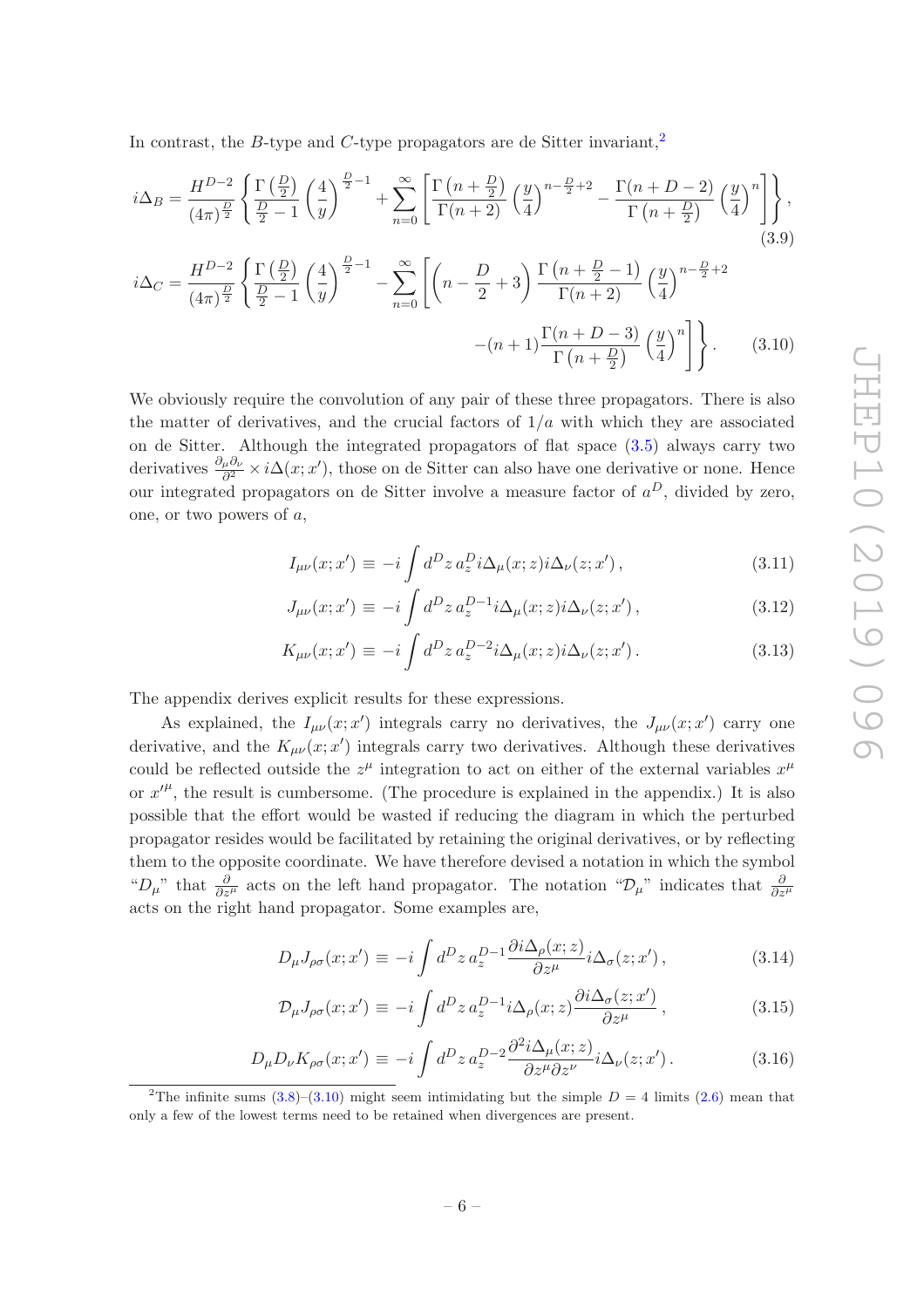## <span id="page-7-0"></span>3.3 The  $\delta \alpha$  and  $\delta \beta$  perturbations

Suppose we invert a full kinetic operator  $\bf{D}$  which can be expressed as the sum of a 0-th order  $D_0$  operator and a perturbation  $D_1$ . The full propagator can be expanded in familiar geometric series,

<span id="page-7-1"></span>
$$
\frac{i}{\mathbf{D}_0 + \mathbf{D}_1} = \frac{i}{\mathbf{D}_0} + \frac{i}{\mathbf{D}_0} \times i\mathbf{D}_1 \times \frac{i}{\mathbf{D}_0} + \frac{i}{\mathbf{D}_0} \times i\mathbf{D}_1 \times \frac{i}{\mathbf{D}_0} \times i\mathbf{D}_1 \times \frac{i}{\mathbf{D}_0} + \dots
$$
 (3.17)

The first order perturbation is the second term on the right hand side of [\(3.17\)](#page-7-1).

Let us define the kinetic operator of a massless, minimally coupled scalar as  $D_A \equiv$  $\partial_{\mu}a^{D-2}\partial^{\mu}$ . The graviton kinetic operator in our gauge [\(2.7\)](#page-3-2) is,

<span id="page-7-2"></span>
$$
\mathcal{D}^{\mu\nu\rho\sigma} = \frac{1}{2} \left[ \eta^{\mu(\rho} \eta^{\sigma)\nu} - \left( \frac{2\alpha - \beta^2}{2\alpha} \right) \eta^{\mu\nu} \eta^{\rho\sigma} \right] D_A + \left( \frac{D - 2}{\alpha} \right) H^2 a^D \delta^{(\mu}{}_{0} \eta^{\nu)(\rho} \delta^{\sigma)}_{0} - \left( \frac{\alpha - 1}{\alpha} \right) \partial^{(\rho} a^{D - 2} \eta^{\sigma)(\mu} \partial^{\nu)} + \left( \frac{\alpha - \beta}{2\alpha} \right) \left[ a^{D - 2} \partial^{\mu} \partial^{\nu} \eta^{\rho\sigma} + \eta^{\mu\nu} \partial^{\rho} \partial^{\sigma} a^{D - 2} \right].
$$
\n(3.18)

Expanding the kinetic operator [\(3.18\)](#page-7-2) in  $\delta \alpha$  and  $\delta \beta$  gives,

$$
\mathcal{D}^{\mu\nu\rho\sigma} = \mathcal{D}_0^{\mu\nu\rho\sigma} + \delta\alpha \times \mathcal{D}_\alpha^{\mu\nu\rho\sigma} + \delta\beta \times \mathcal{D}_\beta^{\mu\nu\rho\sigma} + O(\delta^2) \,, \tag{3.19}
$$

where the first three operators are,

<span id="page-7-3"></span>
$$
\mathcal{D}_0^{\mu\nu\rho\sigma} = \frac{1}{2} \eta^{\mu(\rho} \eta^{\sigma)\nu} D_A - \frac{1}{4} \eta^{\mu\nu} \eta^{\rho\sigma} D_A + (D - 2) H^2 a^D \delta^{(\mu}{}_{0} \eta^{\nu)(\rho} \delta^{\sigma)}_{0}, \tag{3.20}
$$

$$
\mathcal{D}_{\alpha}^{\mu\nu\rho\sigma} = -\frac{1}{4} \eta^{\mu\nu} \eta^{\rho\sigma} D_A - (D - 2) H^2 a^D \delta^{(\mu}{}_{0} \eta^{\nu)} (\rho \delta^{\sigma})
$$

$$
- \partial^{(\rho} a^{D - 2} \eta^{\sigma)} (\mu \partial^{\nu}) + \frac{1}{2} \Big[ a^{D - 2} \partial^{\mu} \partial^{\nu} \eta^{\rho\sigma} + \eta^{\mu\nu} \partial^{\rho} \partial^{\sigma} a^{D - 2} \Big], \tag{3.21}
$$

$$
\mathcal{D}_{\beta}^{\mu\nu\rho\sigma} = \frac{1}{2} \eta^{\mu\nu} \eta^{\rho\sigma} D_A - \frac{1}{2} \Big[ a^{D-2} \partial^{\mu} \partial^{\nu} \eta^{\rho\sigma} + \eta^{\mu\nu} \partial^{\rho} \partial^{\sigma} a^{D-2} \Big], \tag{3.22}
$$

From expression [\(3.17\)](#page-7-1) the  $\delta \alpha$  perturbation of the propagator is,

<span id="page-7-4"></span>
$$
i\left[\mu\nu\Delta^{\alpha}_{\rho\sigma}\right](x;x') = \int d^D z \, i\left[\mu\nu\Delta^0_{\alpha\beta}\right](x;z) \times i\mathcal{D}^{\alpha\beta\gamma\delta}_{\alpha} \times i\left[\gamma\delta\Delta^0_{\rho\sigma}\right](z;x')\,. \tag{3.23}
$$

We next substitute expressions [\(2.3\)](#page-2-1) for the 0-th order propagator, and [\(3.21\)](#page-7-3) for the  $\delta \alpha$ perturbation of the kinetic operator. After some tedious manipulations the result can be expressed in terms of the integrated propagators [\(3.11\)](#page-6-2)–[\(3.13\)](#page-6-2),

<span id="page-7-5"></span>
$$
i\left[\mu\nu\Delta_{\rho\sigma}^{\alpha}\right] = 4(D-2)H^2\delta^0(\mu\overline{\eta}_{\nu)(\rho}\delta_{\sigma})I_{BB} - \frac{4H^2}{D-2}E_{\mu\nu}E_{\rho\sigma}I_{CC}
$$
  
+ 
$$
\frac{4H}{D-3}\left\{- (D-2)\overline{\eta}_{\mu\nu}\delta^0(\rho\overline{D}_{\sigma})J_{AB} - \overline{\eta}_{\mu\nu}E_{\rho\sigma}D_0J_{AC} + E_{\mu\nu}\delta^0(\rho\overline{D}_{\sigma})J_{CB}
$$
  
+ 
$$
\frac{E_{\mu\nu}E_{\rho\sigma}}{D-2}D_0J_{CC}\right\} + \frac{4H}{D-3}\left\{- (D-2)\overline{\eta}_{\rho\sigma}\delta^0(\mu\overline{D}_{\nu)}J_{BA} - E_{\mu\nu}\overline{\eta}_{\rho\sigma}D_0J_{CA}\right\}
$$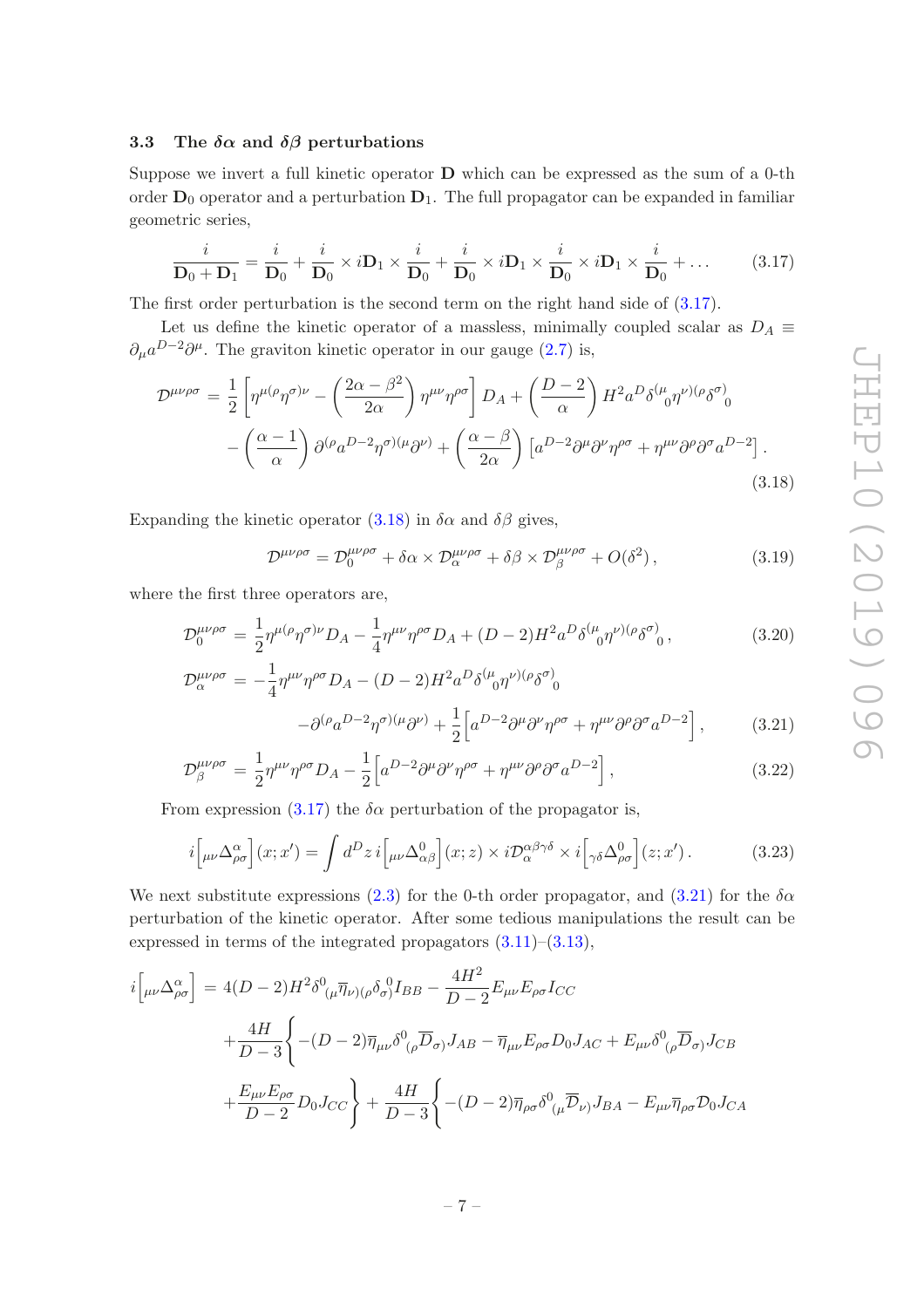$$
+ \delta^{0}{}_{(\mu}\overline{\mathcal{D}}_{\nu)}E_{\rho\sigma}J_{BC} + \frac{E_{\mu\nu}E_{\rho\sigma}}{D-2}\mathcal{D}_{0}J_{CC}\right\} + \frac{4D_{0}\mathcal{D}_{0}}{(D-3)^{2}}\left\{\overline{\eta}_{\mu\nu}\overline{\eta}_{\rho\sigma}K_{AA} + E_{\mu\nu}E_{\rho\sigma}K_{CC}\right.
$$

$$
- \overline{\eta}_{\mu\nu}E_{\rho\sigma}K_{AC} - E_{\mu\nu}\overline{\eta}_{\rho\sigma}K_{CA}\right\} + \frac{4}{D-3}\left\{\delta^{0}_{(\rho}\overline{D}_{\sigma)}\mathcal{D}_{0}\left[-\overline{\eta}_{\mu\nu}K_{AB} + E_{\mu\nu}K_{CB}\right]
$$

$$
- D_{0}\delta^{0}_{(\mu}\overline{\mathcal{D}}_{\nu)}\left[\overline{\eta}_{\rho\sigma}K_{BA} - E_{\rho\sigma}K_{BC}\right]\right\} - 4\left\{\overline{D}_{(\rho}\overline{\eta}_{\sigma)(\mu}\overline{\mathcal{D}}_{\nu)}K_{AA} + \delta^{0}_{(\mu}\overline{\eta}_{\nu)(\rho}\delta^{0}_{\sigma)}D_{0}D_{0}
$$

$$
\times K_{BB} - \delta^{0}_{(\rho}\overline{D}_{\sigma)}\delta^{0}_{(\mu}\overline{\mathcal{D}}_{\nu)}K_{BB} + D_{0}\overline{\mathcal{D}}_{(\mu}\overline{\eta}_{\nu)(\rho}\delta^{0}_{\sigma)}K_{AB} + \overline{D}_{(\rho}\overline{\eta}_{\sigma)(\mu}\delta^{0}_{\nu)}\mathcal{D}_{0}K_{BA}\right\}.
$$
(3.24)

Recall that  $\overline{\eta}^{\mu\nu} = \eta^{\mu\nu} + \delta^{\mu}_{\ \alpha}$  ${}^{\iota}_{0}\delta^{\nu}_{0}$  and  $E^{\mu\nu} \equiv (D-3)\delta^{\mu}_{0}$  $^{\iota}_{0}\delta^{\nu}_{0}+\overline{\eta}^{\mu\nu}.$ By analogy with  $(3.23)$ , the  $\delta\beta$  perturbation is,

$$
i\Big[\mu\nu\Delta^{\beta}_{\rho\sigma}\Big](x;x') = \int d^D z \, i\Big[\mu\nu\Delta^0_{\alpha\beta}\Big](x;z) \times i\mathcal{D}^{\alpha\beta\gamma\delta}_{\beta} \times i\Big[\gamma\delta\Delta^0_{\rho\sigma}\Big](z;x')\,. \tag{3.25}
$$

Substituting the 0-th order propagator  $(2.3)$  and the  $\delta\beta$  perturbation of the knietic operator  $(3.22)$  gives,

<span id="page-8-1"></span>
$$
i\left[\mu\nu\Delta_{\rho\sigma}^{\beta}\right] = -\frac{4(D-1)H^{2}}{(D-3)^{2}}\left\{(D-2)\overline{\eta}_{\mu\nu}\overline{\eta}_{\rho\sigma}I_{AA} - \left[\overline{\eta}_{\mu\nu}E_{\rho\sigma} + E_{\mu\nu}\overline{\eta}_{\rho\sigma}\right]I_{AC} \right.\n+ \frac{E_{\mu\nu}E_{\rho\sigma}I_{CC}}{D-2}\right\} - \frac{4\overline{\eta}_{\mu\nu}}{D-3}\left\{\overline{D}_{\rho}\overline{D}_{\sigma}K_{AA} + 2\delta_{(\rho}\overline{D}_{\sigma)}D_{0}K_{AB} + \delta_{\rho}^{0}\delta_{\sigma}^{0}\overline{D}_{0}^{2}K_{AC} \right.\n+ \frac{\overline{\eta}_{\rho\sigma}D_{0}^{2}(K_{AC}-K_{AA})}{D-3}\right\} + \frac{4E_{\mu\nu}}{(D-3)(D-2)}\left\{\overline{D}_{\rho}\overline{D}_{\sigma}K_{CA} + 2\delta_{(\rho}\overline{D}_{\sigma)}D_{0}K_{CB} \right.\n+ \delta_{\rho}^{0}\delta_{\sigma}^{0}\overline{D}_{0}^{2}K_{CC} + \frac{\overline{\eta}_{\rho\sigma}D_{0}^{2}(K_{CC}-K_{CA})}{D-3}\right\} - \frac{4\overline{\eta}_{\rho\sigma}}{D-3}\left\{\overline{\mathcal{D}}_{\mu}\overline{\mathcal{D}}_{\nu}K_{AA} \right.\n+ 2\delta_{(\mu}\overline{\mathcal{D}}_{\nu)}\mathcal{D}_{0}K_{BA} + \delta_{(\mu}^{0}\delta_{\nu}^{0}\mathcal{D}_{0}^{2}K_{CA} + \frac{\overline{\eta}_{\mu\nu}D_{0}^{2}(K_{CA}-K_{AA})}{D-3}\right\} + \frac{4E_{\rho\sigma}}{(D-3)(D-2)}\times\left\{\overline{\mathcal{D}}_{\mu}\overline{\mathcal{D}}_{\nu}K_{AC} + 2\delta_{(\mu}^{0}\overline{\mathcal{D}}_{\nu)}\mathcal{D}_{0}K_{BC} + \delta_{(\mu}^{0}\delta_{\nu}^{0}\mathcal{D}_{0}^{2}K_{CC} + \frac{\overline{\eta}_{\mu\nu}D_{0}^{2}(K_{CC}-K_{AC})}{D-3}\right\}.
$$

Unlike the  $\delta \alpha$  perturbation [\(3.24\)](#page-7-5), the  $\delta \beta$  perturbation has only diagonal tensor factors and involves no  $J_{\mu\nu}(x;x')$  integrals.

# <span id="page-8-0"></span>4 Discussion

This paper concerns gauge dependence in the graviton propagator on de Sitter background. In section  $2$  we generalized the simple gauge condition  $(2.2)$  to a 2-parameter family of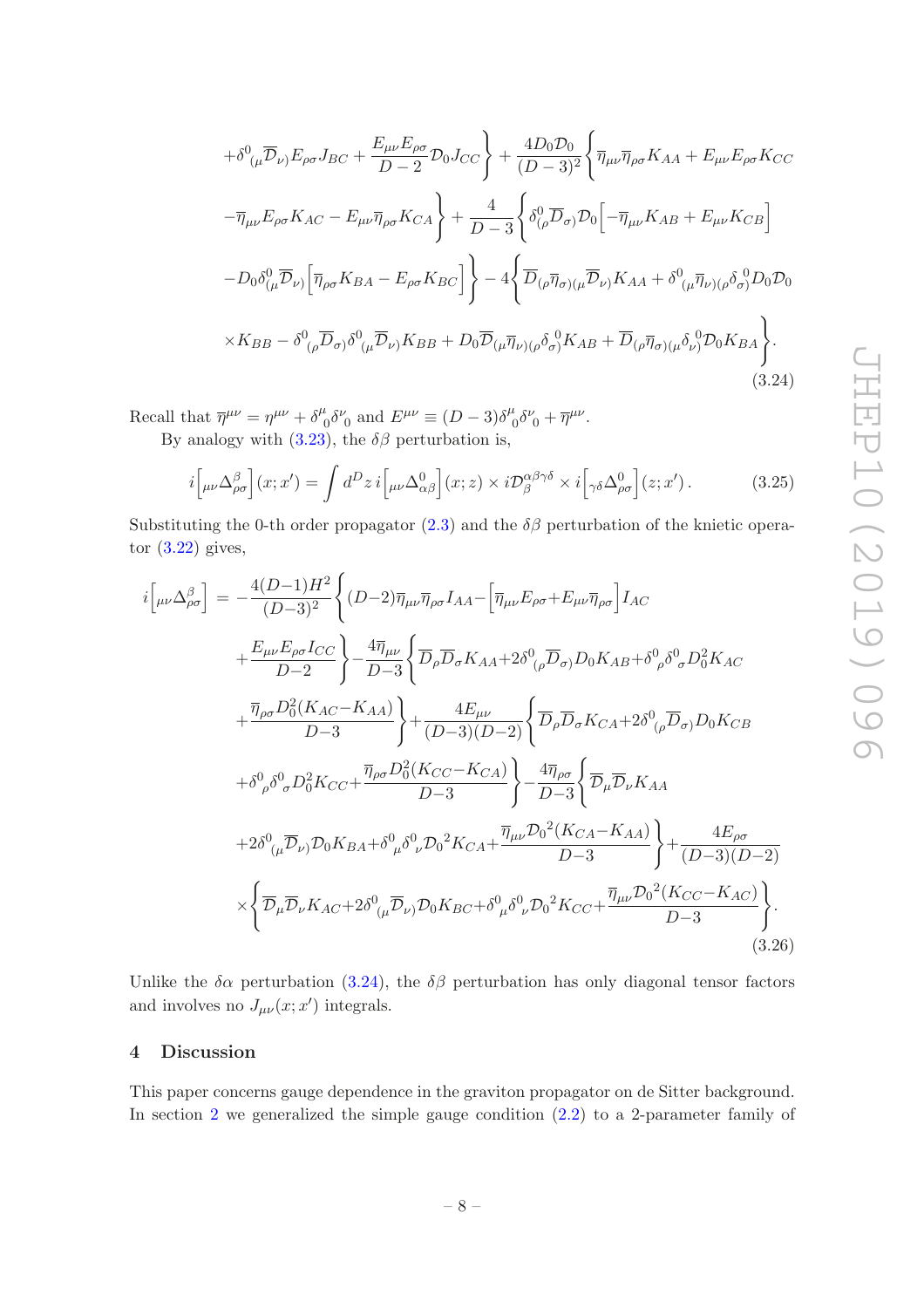gauges [\(2.7\)](#page-3-2). The flat space limit of this family coincides with the gauges employed in a study of how source and observer corrections cancel gauge dependence in the effective field equation [\[16\]](#page-19-9). In section [3](#page-3-0) we argued that just the first order perturbations around the simple gauge provide two thirds of the checks made in that study. Our results for these first order perturbations are equations [\(3.24\)](#page-7-5) and [\(3.26\)](#page-8-1). They are expressed in terms of integrated propagators that are evaluated in the appendix. All our work was done in D spacetime dimensions to facilitate the use of dimensional regularization.

Even the first order perturbations are very complicated, and we do not advocate using them for routine calculations. Their purpose is to provide an explicit check that our technique for canceling gauge dependence [\[16](#page-19-9)] works on de Sitter background. Establishing that fact is crucial, but once it has been done, we expect that future computations will be made using the simple gauge propagator  $[11, 12]$  $[11, 12]$  $[11, 12]$ . The advantages of this propagator are that its  $D = 4$  limit is simple, that its tensor factors are independent of space and time, and that the 1PI 2-point functions it produces are elementary functions of the scale factors and the conformal coordinate interval. This is why just one loop computation has been done in another gauge, and that computation was only made to check gauge dependence.

The chief source of complication in our analysis is the factors of  $1/a$  and  $1/a<sup>2</sup>$  that accompany derivatives inside convolutions of propagators  $(3.12)$ – $(3.13)$ . This becomes apparent in the appendix, when comparing the trivial result  $(A.10)$ – $(A.11)$  for the  $I_{\mu\nu}(x;x')$ convolution, which contains no factors of  $1/a$ , with the terrific effort expended to determine the  $J_{\mu\nu}(x; x')$  and  $K_{\mu\nu}(x; x')$  convolutions. In addition to facilitating checks of gauge dependence, this work should prove useful for computing the expectation values of gauge invariant measures of back-reaction [\[25](#page-20-1)]. Were we to push one order higher in the perturbations  $\delta \alpha$  and  $\delta \beta$  there would be another convolution, but no more factors of  $1/a$  within any one integration, so perhaps the extra labor would not be prohibitive. Note that including even one quadratic perturbation in flat space would suffice to cover the full range of checks available in table [1](#page-5-1) from the all-orders result. Further, only two convolutions are required for the full propagator  $(3.1)$  in flat space, so perhaps an all-orders result could be obtained as well in de Sitter.

Finally, we should lay out our program of research concerning gauge dependence on de Sitter background:

- 1. Use the one graviton loop contribution to the 1PI 2-point function of a massless, minimally coupled scalar [\[3\]](#page-18-1) to check for logarithmic corrections to the mode functions and the scalar exchange potential.
- 2. Use the simple propagator to include source and observer corrections to see how large logarithms are affected.
- 3. Re-do 1–2 using [\(3.24\)](#page-7-5) and [\(3.26\)](#page-8-1) to check that source and observer corrections cancel gauge dependence.

## Acknowledgments

This work was partially supported by the Fonds de la Recherche Scientifique — FNRS under Grant IISN 4.4517.08 — Theory of fundamental interactions, by Taiwan MOST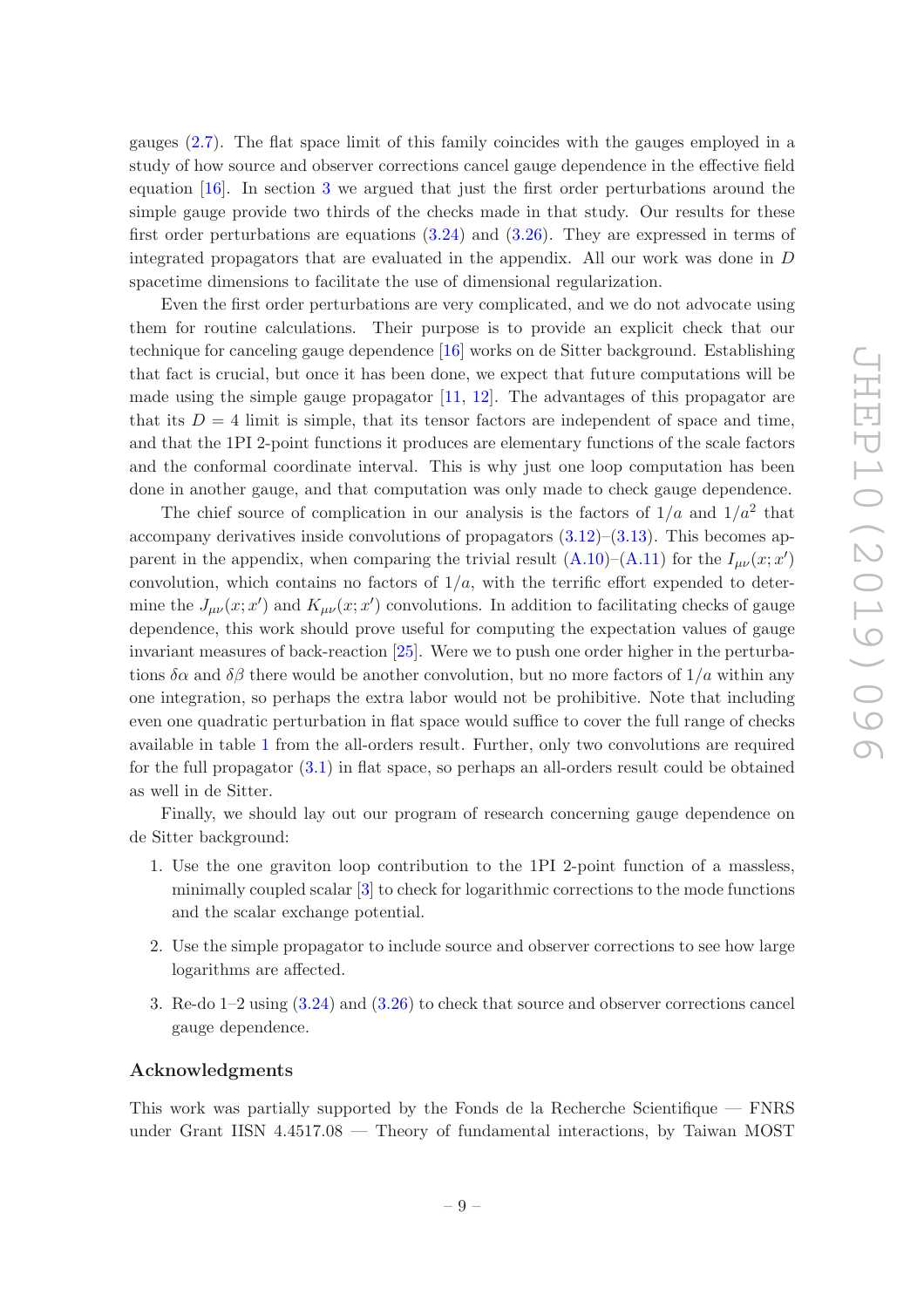grants 103-2112-M-006-001-MY3 and 107-2119-M-006-014; by the D-ITP consortium, a program of the Netherlands Organization for Scientific Research (NWO) that is funded by the Dutch Ministry of Education, Culture and Science (OCW); by NSF grants PHY-1806218 and PHY-1912484; and by the Institute for Fundamental Theory at the University of Florida.

# <span id="page-10-0"></span>A Integrated propagators

This appendix concerns technical details of the three integrated propagators [\(3.11\)](#page-6-2)–[\(3.13\)](#page-6-2). We begin by explaining how to reflect derivatives from one argument of a propagator to the other. We then give exact results for  $I_{\mu\nu}(x;x')$ , and derive expansions for  $J_{\mu\nu}(x;x')$ and  $K_{\mu\nu}(x;x')$ .

#### <span id="page-10-1"></span>A.1 Reflecting derivatives

Although we choose to keep the derivatives of  $(3.14)$ – $(3.16)$  on the dummy variable  $z^{\mu}$ , they could be reflected to the external variables using some identities which were originally derived in [\[26](#page-20-2)]. Of course space derivatives reflect the same as on flat space background,

$$
\partial_i i \Delta_\nu(x; x') = -\partial_i' i \Delta_\nu(x; x') \,. \tag{A.1}
$$

Reflecting the time derivatives requires that we explain the relation between the index  $\nu$ in the scalar propagator  $i\Delta_{\nu}(x; x')$  and the scalar mass m,

<span id="page-10-4"></span><span id="page-10-3"></span>
$$
\nu = \sqrt{\frac{(D-1)^2}{4} - \frac{m^2}{H^2}}.
$$
\n(A.2)

The three scalar propagators we employ correspond to masses and indices,

$$
A \Longrightarrow m_A^2 = 0, \qquad \qquad \nu_A = \left(\frac{D-1}{2}\right), \qquad (A.3)
$$

$$
B \implies m_B^2 = (D - 2)H^2
$$
,  $\nu_B = \left(\frac{D - 3}{2}\right) = \nu_A - 1$ , (A.4)

$$
C \implies m_C^2 = 2(D-3)H^2, \qquad \nu_C = \left(\frac{D-5}{2}\right) = \nu_B - 1. \tag{A.5}
$$

The temporal reflection identities are,

$$
\[ \partial_0 + (\nu_A - \nu)Ha \] i\Delta_\nu(x; x') = -\Big[\partial_0' + (\nu_A + \nu - 1)Ha'\Big] i\Delta_{\nu-1}(x; x')\,,\tag{A.6}
$$

$$
\left[\partial_0 + (\nu_A + \nu)Ha\right]i\Delta_\nu(x; x') = -\left[\partial_0' + (\nu_A - \nu - 1)Ha'\right]i\Delta_{\nu+1}(x; x'). \tag{A.7}
$$

The specific reflection identities we need are,

<span id="page-10-2"></span>
$$
\partial_0 i \Delta_A(x; x') = -\left[\partial_0' + (D-2)Ha'\right] i \Delta_B(x; x'),\tag{A.8}
$$

$$
(\partial_0 + Ha)i\Delta_B(x; x') = -\left[\partial_0' + (D-3)Ha'\right]i\Delta_C(x; x'). \tag{A.9}
$$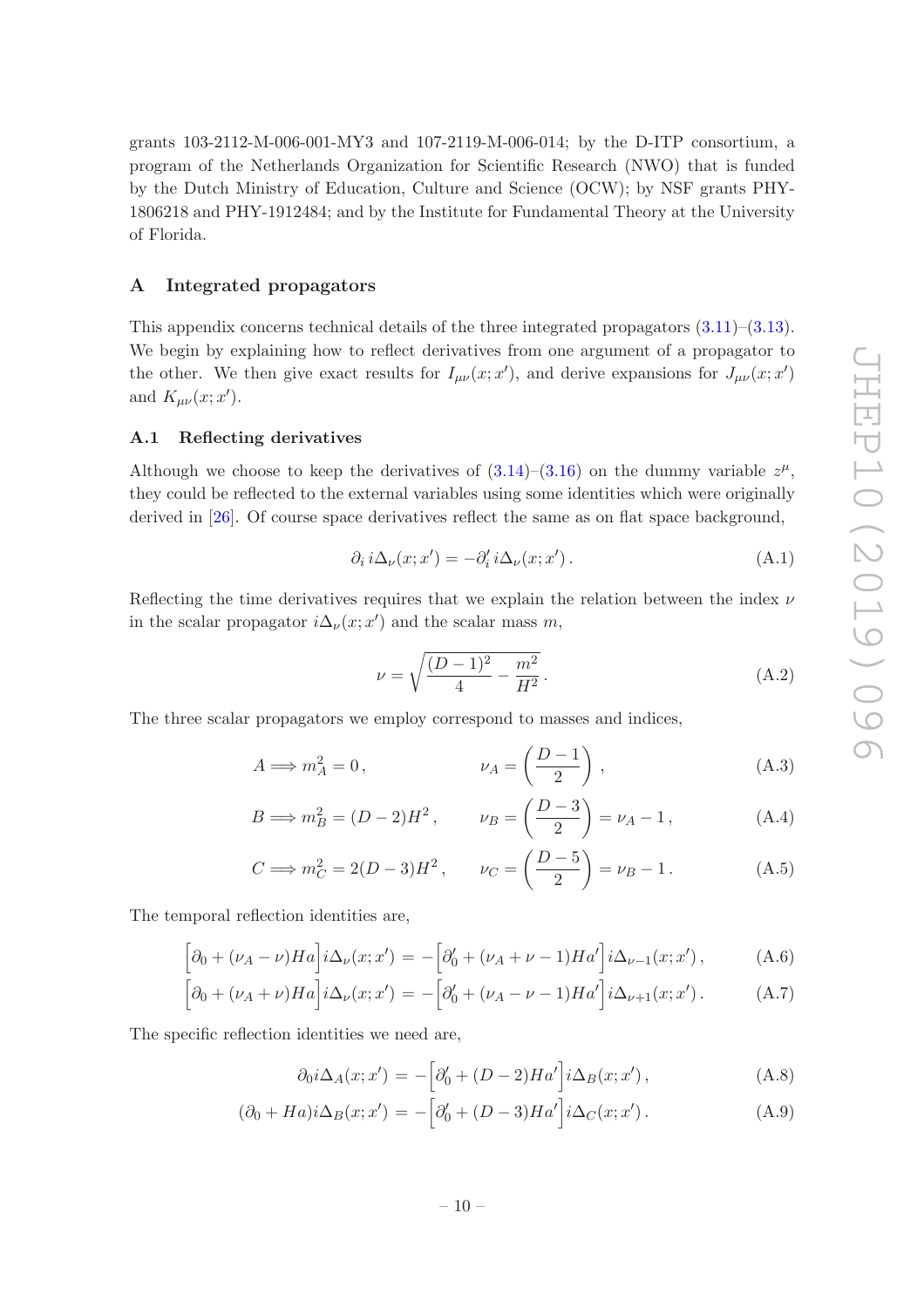## <span id="page-11-0"></span>A.2 Results

Exact results can be derived for  $I_{\mu\nu}(x;x')$  [\[27](#page-20-3)],

<span id="page-11-1"></span>
$$
I_{\mu\nu}(x; x') = \frac{i\Delta_{\mu}(x; x') - i\Delta_{\nu}(x; x')}{m_{\mu}^2 - m_{\nu}^2}, \qquad \mu \neq \nu,
$$
 (A.10)

$$
I_{\mu\mu}(x;x') = \frac{-1}{2\mu H^2} \frac{\partial}{\partial \mu} i \Delta_{\mu}(x;x'),\tag{A.11}
$$

where from now on we use a shorthand notation  $\nu_{\mu} \equiv \mu$ . Although an asymptotic expansion can be derived for  $J_{\mu\nu}(x; x')$  [\[25\]](#page-20-1), it is better, for our purposes, to use the reflection identities  $(A.8)$  and  $(A.9)$  to express all the J-propagators in terms of derivatives of the Kpropagators,

<span id="page-11-3"></span>
$$
J_{AA} = \frac{1}{(D-2)H} \left\{ \left[ \partial_0 + (D-2)Ha \right] K_{BA} + \left[ \partial_0' + (D-2)Ha' \right] K_{AB} \right\}, \tag{A.12}
$$

$$
J_{BB} = \frac{-1}{(D-2)H} \left\{ \partial_0 K_{AB} + \partial_0' K_{BA} \right\},\tag{A.13}
$$

$$
J_{CC} = \frac{-1}{(D-4)H} \left\{ \left[ \partial_0 + Ha \right] K_{BC} + \left[ \partial_0' + Ha' \right] K_{CB} \right\},\tag{A.14}
$$

$$
J_{AB} = \frac{1}{(D-3)H} \left\{ \left[ \partial_0 + (D-2)Ha \right] K_{BB} + \left[ \partial_0' + (D-3)Ha' \right] K_{AC} \right\}, \quad (A.15)
$$

$$
J_{AC} = \frac{1}{H} \left\{ \left[ \partial_0 + (D - 2)Ha \right] K_{BC} + \left[ \partial'_0 + Ha' \right] K_{AB} \right\},\tag{A.16}
$$

$$
J_{BC} = \frac{-1}{(D-3)H} \left\{ \partial_0 K_{AC} + \left[ \partial_0' + Ha' \right] K_{BB} \right\}.
$$
\n(A.17)

Thus we only need to compute the simpler  $K$ -propagators, which we do in the remainder of the appendix. If necessary, analogous relations expressing  $I$ -propagators in terms of the derivatives of the J-propagators can be constructed and used to check the correctness of the solutions.

We determine the  $K$ -propagators by solving the two equations of motion they satisfy,

<span id="page-11-2"></span>
$$
\left(\mathbf{\Box}-M_{\mu}^{2}\right)K_{\mu\nu}(x;x')=\frac{1}{a^{2}}\times i\Delta_{\nu}(x;x'),\tag{A.18}
$$

$$
\left(\Box' - M_{\nu}^2\right) K_{\mu\nu}(x; x') = \frac{1}{a'^2} \times i\Delta_{\mu}(x; x'). \tag{A.19}
$$

Instead of the two coordinates x and  $x'$ , it is convenient to use different variables — the de Sitter invariant distance y defined in  $(3.7)$ , and the two-time variables  $u = \ln(aa')$ and  $v = \ln(a/a')$ . Furthermore, it is convenient to rescale the K-propagators,

$$
K_{\mu\nu}(x;x') = \frac{H^{D-2}\Gamma(\frac{D-2}{2})}{(4\pi)^{D/2}} \times \frac{e^{-u}}{H^2} \times \mathcal{K}_{\mu\nu}(y,u,v) ,
$$
 (A.20)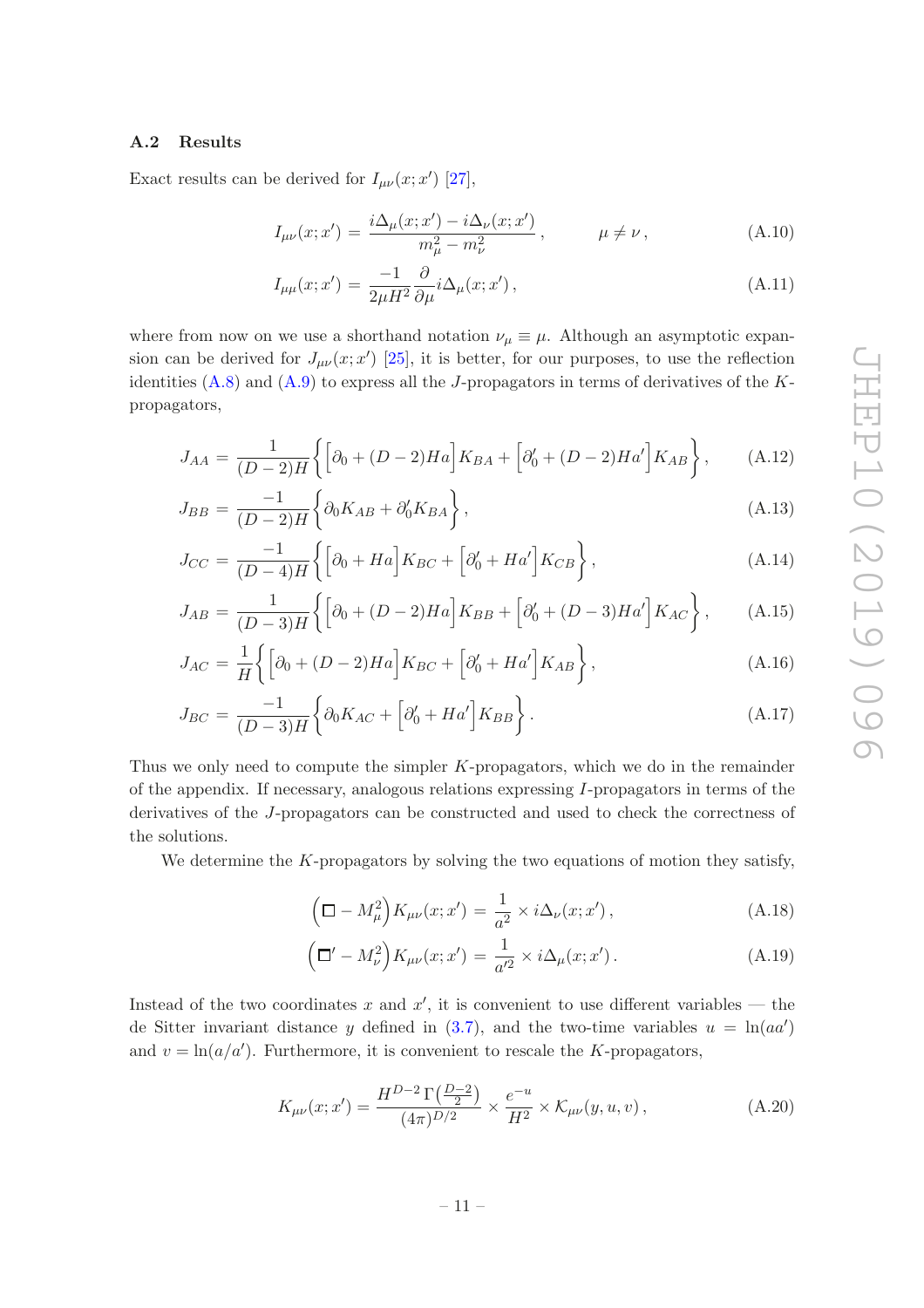and to consider the difference and the sum of the equations [\(A.18\)](#page-11-2) and [\(A.19\)](#page-11-2), respectively,

<span id="page-12-0"></span>
$$
\begin{aligned}\n\left\{ 8 \frac{\partial}{\partial v} \left[ sh^2 \left( \frac{v}{2} \right) \frac{\partial}{\partial y} \right] - 4 sh(v) \frac{\partial}{\partial u} \frac{\partial}{\partial y} \right. \\
&\left. + \left[ 2y \frac{\partial}{\partial y} + 2 \frac{\partial}{\partial u} + D - 3 \right] \frac{\partial}{\partial v} - \frac{(\mu^2 - \nu^2)}{2} \right\} \mathcal{K}_{\mu\nu}(y, u, v) \\
&= sh(v) i \Delta_{\mu\nu}^+(y, u) + ch(v) i \Delta_{\mu\nu}^-(y, u), \\
\int \left[ (4y - y^2) \frac{\partial}{\partial u} - \left( D - 2 + 2 \frac{\partial}{\partial u} \right) u - 8 sh^2 \left( \frac{v}{2} \right) \frac{\partial}{\partial u} + 2(D - 2) \right] \frac{\partial}{\partial u}\n\end{aligned} \tag{A.21}
$$

$$
\left\{ \left[ (4y - y^2) \frac{\partial}{\partial y} - \left( D - 2 + 2 \frac{\partial}{\partial u} \right) y - 8 \sin^2 \left( \frac{v}{2} \right) \frac{\partial}{\partial u} + 2(D - 2) \right] \frac{\partial}{\partial y} \right\}
$$
  

$$
- \frac{\partial^2}{\partial v^2} + 4 \frac{\partial}{\partial v} \left[ \sin(v) \frac{\partial}{\partial y} \right] - \frac{\partial^2}{\partial u^2} - (D - 3) \frac{\partial}{\partial u}
$$
  

$$
+ \frac{(\mu^2 + \nu^2)}{2} - \frac{(D - 3)^2}{4} \right\} \mathcal{K}_{\mu\nu}(y, u, v)
$$
  

$$
= ch(v) i \Delta_{\mu\nu}^+(y, u) + sh(v) i \Delta_{\mu\nu}^-(y, u), \tag{A.22}
$$

where the sources on the right hand side are rescaled sums and differences of the scalar propagators  $(3.8)$ – $(3.10)$ , defined as,

<span id="page-12-1"></span>
$$
i\Delta^{\pm}_{\mu\nu}(y,u) = \left[\frac{H^{D-2}\Gamma(\frac{D-2}{2})}{(4\pi)^{D/2}}\right]^{-1} \times \frac{1}{2}\left[i\Delta_{\mu}(x;x') \pm i\Delta_{\nu}(x;x')\right].\tag{A.23}
$$

We solve the equations [\(A.21\)](#page-12-0) and [\(A.22\)](#page-12-0) as a power series in y around  $y = 0$ . In order to satisfy the original equations  $(A.18)$  and  $(A.19)$ , this power series has to take the form,

<span id="page-12-2"></span>
$$
\mathcal{K}_{\mu\nu}(y, u, v) = -\frac{2(E_{\mu\nu})_0}{(D-4)} \left(\frac{y}{4}\right)^{-\frac{D-4}{2}} + \frac{2(F_{\mu\nu})_0}{(D-4)} + \sum_{n=1}^{\infty} \left[ \frac{(E_{\mu\nu})_n}{n - \frac{D-4}{2}} \left(\frac{y}{4}\right)^{n - \frac{D-4}{2}} - \frac{(F_{\mu\nu})_n}{n} \left(\frac{y}{4}\right)^n \right],
$$
\n(A.24)

where numerical factors have been taken out for convenience, and where the coefficients  $(E_{\mu\nu})_n$  and  $(F_{\mu\nu})_n$  that we need to determine are functions of variables u and v in general. The equations of motion for these coefficients follow from the full equations [\(A.21\)](#page-12-0) and [\(A.22\)](#page-12-0). It is useful to define an analogous power series expansion of the sum and the difference of the scalar propagators from  $(A.23)$ ,

$$
i\Delta_{\mu\nu}^+(x;x') = \left(\frac{y}{4}\right)^{-\frac{D-2}{2}} + \sum_{n=0}^{\infty} \left[ (S_{\mu\nu}^+)_n \left(\frac{y}{4}\right)^{n-\frac{D-4}{2}} - (Q_{\mu\nu}^+)_n \left(\frac{y}{4}\right)^n \right],
$$
 (A.25)

$$
i\Delta_{\mu\nu}^{-}(x;x') = \sum_{n=0}^{\infty} \left[ (S_{\mu\nu}^{-})_n \left( \frac{y}{4} \right)^{n-\frac{D-4}{2}} - (Q_{\mu\nu}^{-})_n \left( \frac{y}{4} \right)^n \right],
$$
 (A.26)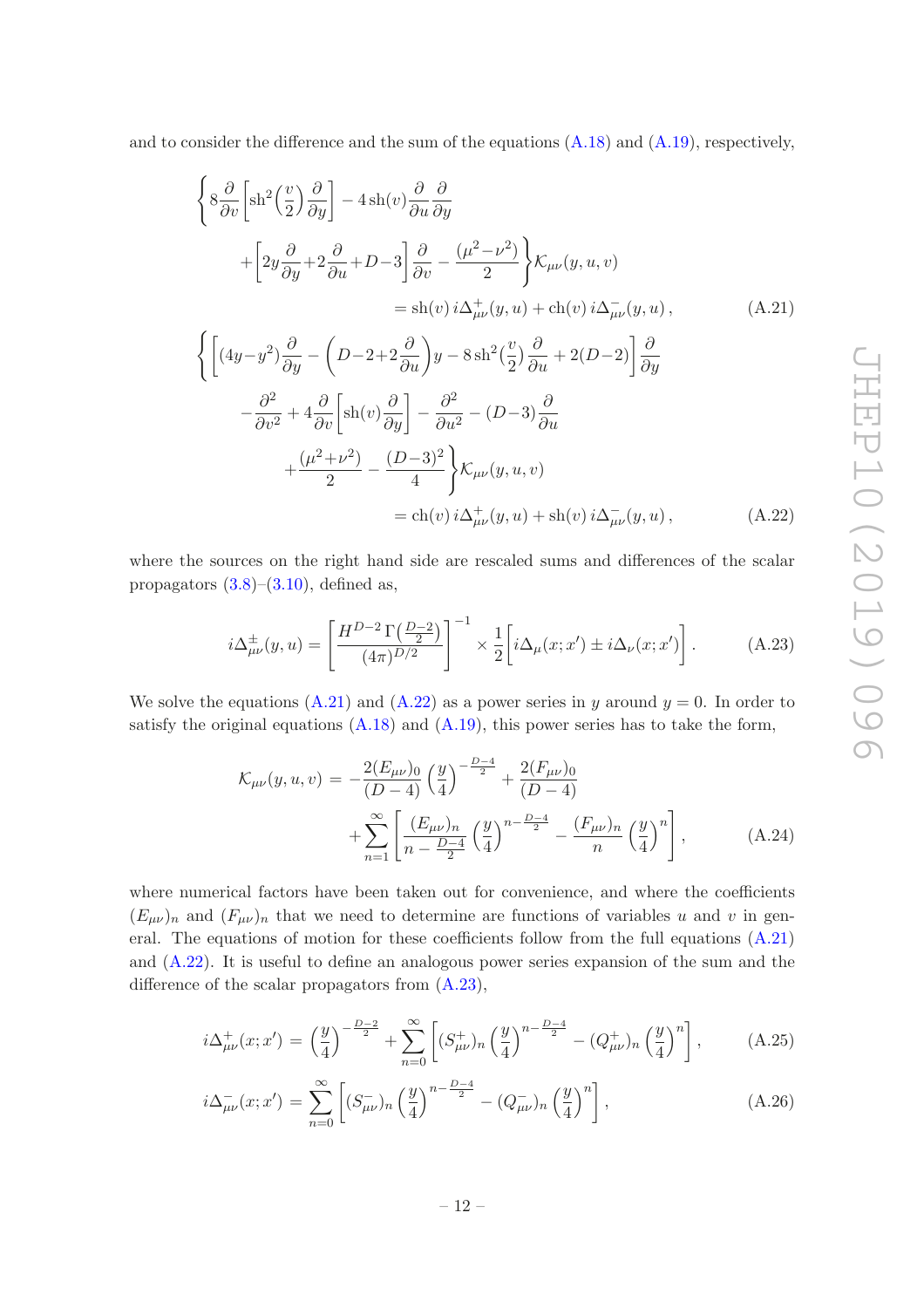where the coefficients of these expansions can be read off by comparing [\(A.23\)](#page-12-1) to the power series of the scalar propagators  $(3.8)$ – $(3.10)$ ,

<span id="page-13-0"></span>
$$
(S_{\mu\nu}^{\pm})_n = \frac{\Gamma\left(\frac{4-D}{2}\right)}{2(n+1)!\,\Gamma\left(\frac{6-D}{2}+n\right)} \qquad (n \ge 0)
$$

$$
\times \left[ \frac{\Gamma\left(\frac{3}{2}+\mu+n\right)\,\Gamma\left(\frac{3}{2}-\mu+n\right)}{\Gamma\left(\frac{1}{2}+\mu\right)\,\Gamma\left(\frac{1}{2}-\mu\right)} \pm \frac{\Gamma\left(\frac{3}{2}+\nu+n\right)\,\Gamma\left(\frac{3}{2}-\nu+n\right)}{\Gamma\left(\frac{1}{2}+\nu\right)\,\Gamma\left(\frac{1}{2}-\nu\right)} \right], \qquad (A.27)
$$

$$
(Q_{AA}^{\pm})_0 = \frac{\Gamma(D-1)}{2\Gamma(\frac{D}{2})\Gamma(\frac{D-2}{2})} \left[ -\frac{A_1\Gamma(\frac{D}{2})}{\Gamma(D-1)} - u \right] (1 \pm 1) , \qquad (A.28)
$$

$$
(Q_{BB}^{\pm})_0 = \frac{\Gamma(D-2)}{2\Gamma(\frac{D}{2})\Gamma(\frac{D-2}{2})} (1 \pm 1) , \qquad (A.29)
$$

$$
(Q_{CC}^{\pm})_0 = -\frac{\Gamma(D-3)}{2\Gamma\left(\frac{D}{2}\right)\Gamma\left(\frac{D-2}{2}\right)} \left(1 \pm 1\right),\tag{A.30}
$$

$$
(Q_{AB}^{\pm})_0 = \frac{\Gamma(D-1)}{2\Gamma(\frac{D}{2})\Gamma(\frac{D-2}{2})} \left[ -\frac{A_1\Gamma(\frac{D}{2})}{\Gamma(D-1)} \pm \frac{1}{(D-2)} - u \right],
$$
\n(A.31)

$$
(Q_{AC}^{\pm})_0 = \frac{\Gamma(D-1)}{2\Gamma\left(\frac{D}{2}\right)\Gamma\left(\frac{D-2}{2}\right)} \left[ -\frac{A_1\Gamma\left(\frac{D}{2}\right)}{\Gamma(D-1)} \mp \frac{1}{(D-2)(D-3)} - u \right],\tag{A.32}
$$

$$
(Q_{BC}^{\pm})_0 = \frac{\Gamma(D-3)}{2\Gamma(\frac{D}{2})\Gamma(\frac{D-2}{2})} (D-3\mp 1)
$$
\n(A.33)

$$
(Q^{\pm}_{\mu\nu})_n = \frac{\Gamma\left(\frac{4-D}{2}\right)}{2n!\,\Gamma\left(\frac{D}{2}+n\right)} \qquad (n \ge 1)
$$
  
\$\times \left[\frac{\Gamma\left(\frac{D-1}{2}+n+\mu\right)\Gamma\left(\frac{D-1}{2}+n-\mu\right)}{\Gamma\left(\frac{1}{2}+\mu\right)\Gamma\left(\frac{1}{2}-\mu\right)} \pm \frac{\Gamma\left(\frac{D-1}{2}+n+\nu\right)\Gamma\left(\frac{D-1}{2}+n-\nu\right)}{\Gamma\left(\frac{1}{2}+\nu\right)\Gamma\left(\frac{1}{2}-\nu\right)}\right], (A.34)

where the constant  $A_1$  is,

$$
A_1 = -\frac{\Gamma(D-1)}{\Gamma(\frac{D}{2})}\pi \cot\left(\pi \frac{D}{2}\right) \tag{A.35}
$$

and where  $\psi(z) = \Gamma'(z)/\Gamma(z)$  is the digamma function. Note that some coefficients from the integer series depend linearly on  $u = \ln(aa')$ , and that this dependence descends from the de Sitter breaking part of the A-type propagator [\(3.8\)](#page-5-2).

Since the equations for the coefficients of the non-integer power series  $(A.24)$  decouple from the equations for the integer ones, we solve for them separately in the following subsections.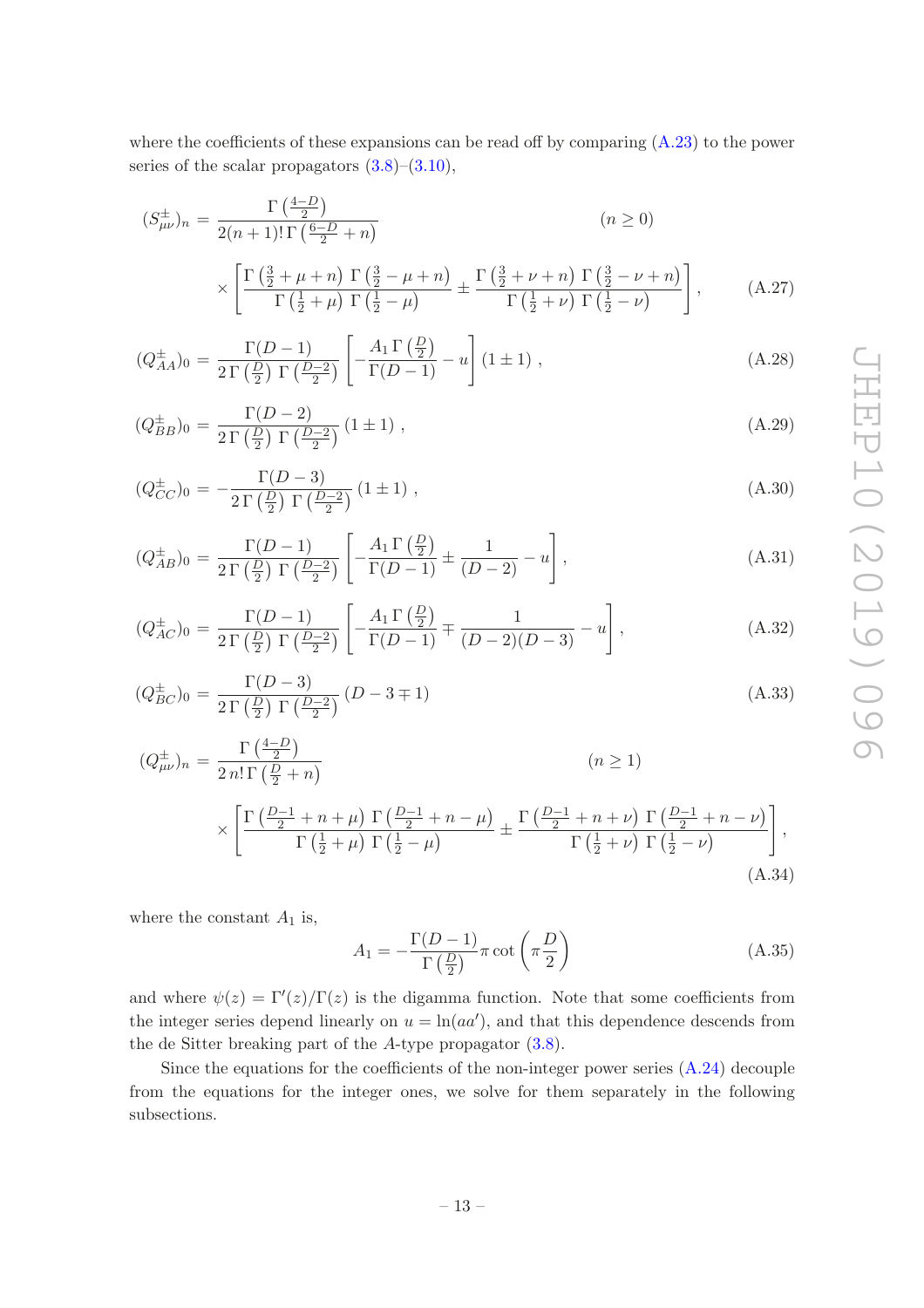## <span id="page-14-0"></span>A.2.1 Non-integer power series

The equations for the non-integer power series coefficients, descending from eq. [\(A.21\)](#page-12-0) are,

<span id="page-14-1"></span>
$$
2\frac{\partial}{\partial v}\left[\sh^2\left(\frac{v}{2}\right)(E_{\mu\nu})_0\right] - \sh(v)\frac{\partial}{\partial u}(E_{\mu\nu})_0 = \sh(v)\,,\tag{A.36}
$$

$$
2\frac{\partial}{\partial v}\left[\text{sh}^2\left(\frac{v}{2}\right)(E_{\mu\nu})_n\right] - \text{sh}(v)\frac{\partial}{\partial u}(E_{\mu\nu})_n\qquad (n \ge 1)
$$

$$
= \frac{-1}{(n - \frac{D-2}{2})}\left[\left(2n - 1 + 2\frac{\partial}{\partial u}\right)\frac{\partial}{\partial v} - \frac{(\mu^2 - \nu^2)}{2}\right](E_{\mu\nu})_{n-1}
$$

$$
+\operatorname{sh}(v) (S_{\mu\nu}^+ )_{n-1} + \operatorname{ch}(v) (S_{\mu\nu}^- )_{n-1}.
$$
 (A.37)

while the ones descending from eq. [\(A.22\)](#page-12-0) are,

<span id="page-14-2"></span>
$$
\frac{\partial}{\partial v} \left[ \text{sh}(v) (E_{\mu\nu})_0 \right] - 2 \, \text{sh}^2 \left( \frac{v}{2} \right) \frac{\partial}{\partial u} (E_{\mu\nu})_0 = \text{ch}(v) \,, \tag{A.38}
$$

$$
\frac{\partial}{\partial v} \left[ sh(v)(E_{\mu\nu})_n \right] - 2sh^2 \left( \frac{v}{2} \right) \frac{\partial}{\partial u} (E_{\mu\nu})_n + n(E_{\mu\nu})_n \qquad (n \ge 1)
$$

$$
= \frac{1}{(n - \frac{D-2}{2})} \left[ \left( n - \frac{D-2}{2} \right) \left( n + \frac{D-4}{2} + 2 \frac{\partial}{\partial u} \right) + \frac{\partial^2}{\partial v^2} + \frac{\partial^2}{\partial u^2} + (D-3) \frac{\partial}{\partial u} + \frac{(D-3)^2}{4} - \frac{(\mu^2 + \nu^2)}{2} \right] (E_{\mu\nu})_{n-1}
$$

$$
+ ch(v) (S_{\mu\nu}^+)_{n-1} + sh(v) (S_{\mu\nu}^-)_{n-1} . \qquad (A.39)
$$

The leading coefficient that simultaneously solves  $(A.36)$  and  $(A.38)$ , and is finite in the time coincidence limit (i.e. limit  $v \to 0$ ) is unique,

<span id="page-14-3"></span>
$$
(E_{\mu\nu})_0 = 1\,,\tag{A.40}
$$

and is independent of the indices  $(\mu, \nu = A, B, C)$ . This solution is taken as the germ of the recurrence in [\(A.37\)](#page-14-1), which can be easily integrated as it is only a first order differential equation. Iterating this equation generates higher coefficients of the expansion, and all the integration constants are uniquely fixed by demanding expressions to be finite for  $v \to 0$ . The first couple of higher order coefficients are,

<span id="page-14-4"></span>
$$
(E_{\mu\nu})_1 = (S_{\mu\nu}^+)_{0} + \frac{(\mu^2 - \nu^2)}{2(D - 4)} \left[ \frac{\text{sh}(v) - v}{\text{sh}^2(\frac{v}{2})} \right],
$$
\n
$$
(A.41)
$$
\n
$$
(E_{\mu\nu})_2 = (S_{\mu\nu}^+)_{1} + \frac{3(\mu^2 - \nu^2)}{2(D - 4)(D - 6)} \left[ \frac{3\text{sh}(v) - v[1 + 2\text{ch}(v)]}{3\text{sh}^4(\frac{v}{2})} \right]
$$
\n
$$
+ \frac{(\mu^2 - \nu^2)}{2(D - 4)(D - 6)} \left[ \frac{2\text{sh}(\frac{v}{2}) - v\text{ch}(\frac{v}{2})}{\text{sh}^3(\frac{v}{2})} \right]
$$
\n
$$
+ \frac{(\mu^2 - \nu^2)(\mu^2 + \nu^2 - \frac{5}{2})}{2(D - 4)(D - 6)} \left[ \frac{\text{sh}(v) - v}{\text{sh}^2(\frac{v}{2})} \right].
$$
\n(A.42)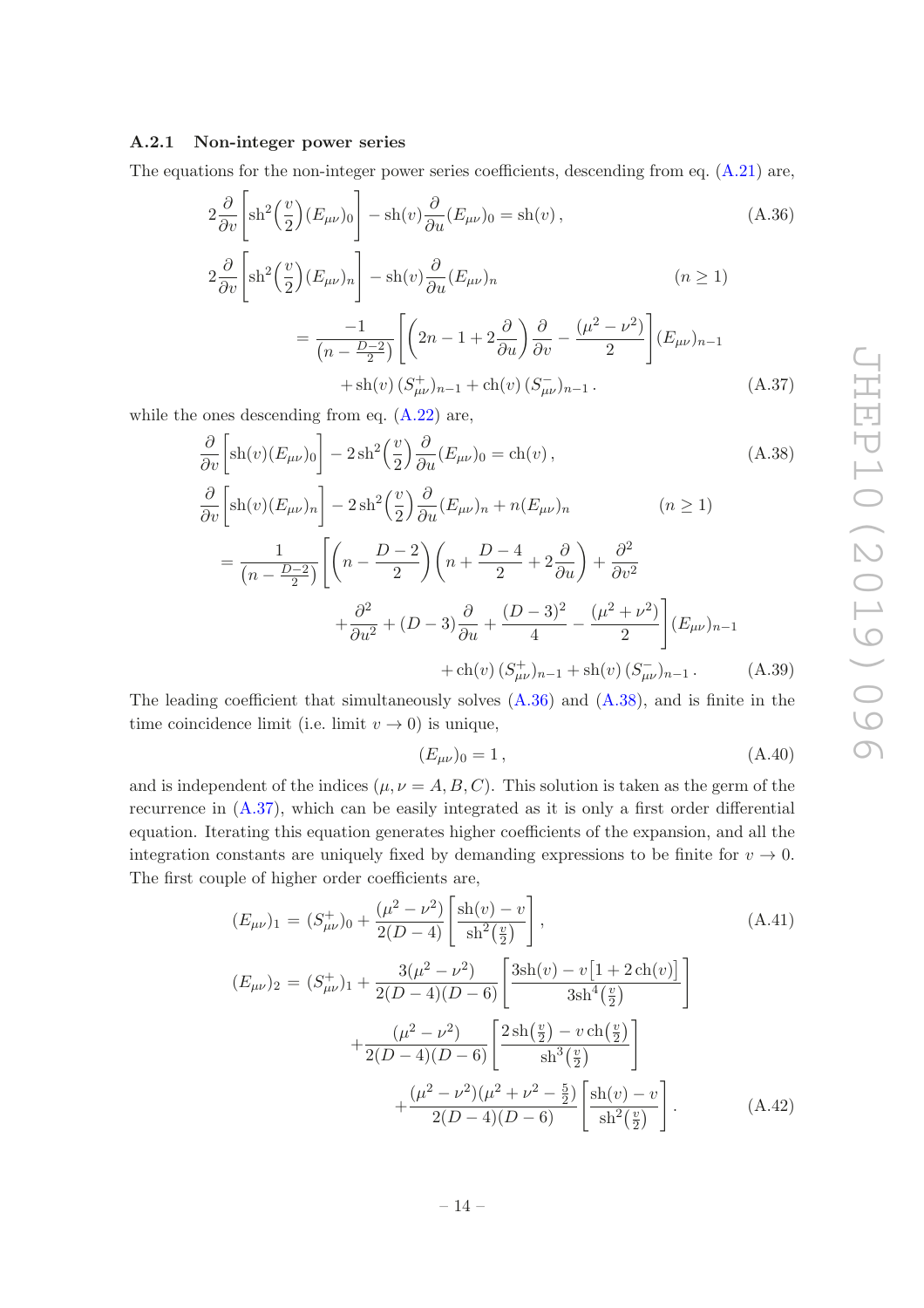Specialization of the expressions above to particular types  $A, B, C$  is simply accomplished by plugging in the specific parameters  $(A.3)$ – $(A.5)$ . As opposed to the general case where the coefficients take complicated forms above, in the special case of diagonal propagators  $(\nu = \mu)$  we can solve the recurrence in a closed form to all orders,

<span id="page-15-1"></span>
$$
(E_{\mu\mu})_0 = 1, \qquad (E_{\mu\mu})_n = (S^+_{\mu\mu})_{n-1}, \qquad (n \ge 1). \tag{A.43}
$$

## <span id="page-15-0"></span>A.2.2 Integer power series

The equations for the coefficients of the integer power series in [\(A.24\)](#page-12-2) that descend from  $(A.21)$  are,

$$
2\frac{\partial}{\partial v}\left[\text{sh}^{2}\left(\frac{v}{2}\right)(F_{\mu\nu})_{1}\right] - \text{sh}(v)\frac{\partial}{\partial u}(F_{\mu\nu})_{1}
$$

$$
-\frac{2}{(D-4)}\left[\left(2\frac{\partial}{\partial u} + D - 3\right)\frac{\partial}{\partial v} - \frac{(\mu^{2} - \nu^{2})}{2}\right](F_{\mu\nu})_{0}
$$

$$
= \text{sh}(v)(Q_{\mu\nu}^{+})_{0} + \text{ch}(v)(Q_{\mu\nu}^{-})_{0}, \qquad (A.44)
$$

<span id="page-15-3"></span>
$$
2\frac{\partial}{\partial v}\left[\operatorname{sh}^{2}\left(\frac{v}{2}\right)(F_{\mu\nu})_{n}\right] - \operatorname{sh}(v)\frac{\partial}{\partial u}(F_{\mu\nu})_{n}
$$
\n
$$
= \frac{-1}{(n-1)}\left[\left(2n+D-5+2\frac{\partial}{\partial u}\right)\frac{\partial}{\partial v} - \frac{(\mu^{2}-\nu^{2})}{2}\right](F_{\mu\nu})_{n-1}
$$
\n
$$
+ \operatorname{sh}(v)(Q_{\mu\nu}^{+})_{n-1} + \operatorname{ch}(v)(Q_{\mu\nu}^{-})_{n-1},
$$
\n(A.45)

and the equations that descend from [\(A.22\)](#page-12-0),

<span id="page-15-2"></span>
$$
\frac{\partial}{\partial v} \left[ sh(v)(F_{\mu\nu})_1 \right] + \left[ \frac{D-2}{2} - 2sh^2(\frac{v}{2}) \frac{\partial}{\partial u} \right] (F_{\mu\nu})_1
$$
\n
$$
+ \frac{2}{(D-4)} \left[ \frac{\partial^2}{\partial v^2} + \frac{\partial^2}{\partial u^2} + (D-3) \frac{\partial}{\partial u} + \frac{(D-3)^2}{4} - \frac{(\mu^2 + \nu^2)}{2} \right] (F_{\mu\nu})_0
$$
\n
$$
= ch(v) (Q^+_{\mu\nu})_0 + sh(v) (Q^-_{\mu\nu})_0,
$$
\n
$$
\frac{\partial}{\partial v} \left[ sh(v)(F_{\mu\nu})_n \right] + \left[ n + \frac{D-4}{2} - 2sh^2(\frac{v}{2}) \frac{\partial}{\partial u} \right] (F_{\mu\nu})_n \qquad (n \ge 2)
$$
\n
$$
= \frac{1}{(n-1)} \left[ \frac{\partial^2}{\partial v^2} + \frac{\partial^2}{\partial u^2} + (2n + D - 5) \frac{\partial}{\partial u}
$$
\n
$$
+ (n-1)(n + D - 4) + \frac{(D-3)^2}{4} - \frac{(\mu^2 + \nu^2)}{2} \right] (F_{\mu\nu})_{n-1}
$$
\n
$$
+ ch(v) (Q^+_{\mu\nu})_{n-1} + sh(v) (Q^-_{\mu\nu})_{n-1}.
$$
\n(A.47)

In the equations above the first two leading coefficients satisfy two coupled equations [\(A.44\)](#page-15-1) and [\(A.46\)](#page-15-2), as opposed to the equations for non-integer coefficients where only the leading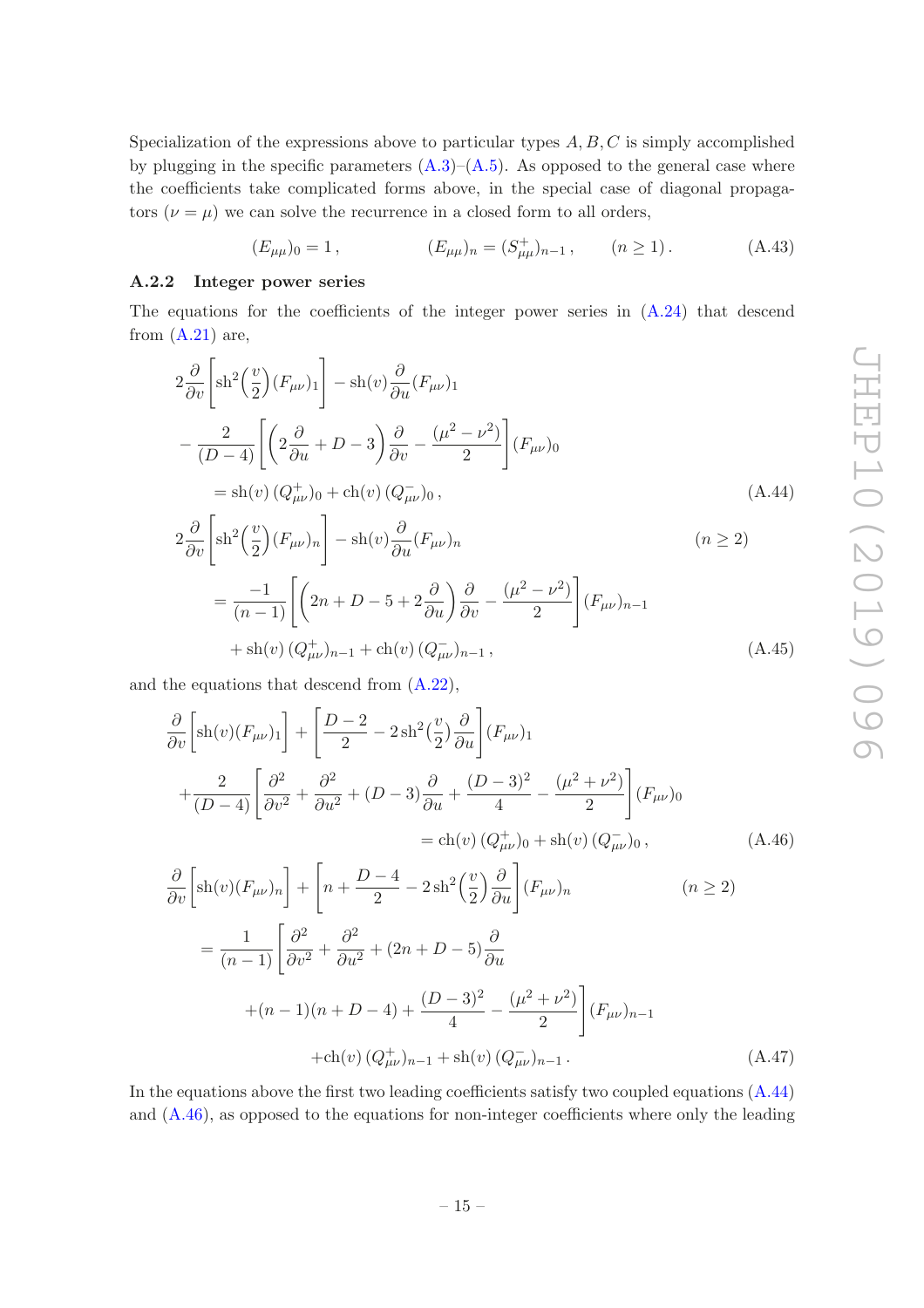coefficient appears in the leading order equations. This difference complicates the problem since now the first two leading coefficients are required to set off the recurrence defining the higher order coefficients.

For the diagonal propagators we can find the coefficients at all orders in a closed form,

$$
(F_{AA})_0 = \frac{(D-4)}{4} (Q_{AA}^+)_0 - \frac{(2D-3)\Gamma(D-2)}{2\Gamma(\frac{D}{2})\Gamma(\frac{D-4}{2})},
$$
\n(A.48)

$$
(F_{AA})_1 = (Q_{AA}^+)_0 - \frac{\Gamma(D-1)}{\Gamma(\frac{D}{2})\Gamma(\frac{D-2}{2})},
$$
\n(A.49)

$$
(F_{AA})_n = (Q_{AA}^+)_n - 1, \qquad (n \ge 2)
$$
 (A.50)

$$
(F_{BB})_0 = 1 - \frac{(D-2)(D-4)}{4(D-3)} (Q_{BB}^+)_0 u, \qquad (A.51)
$$

$$
(F_{BB})_n = (Q_{BB}^+)_{n-1}, \qquad (n \ge 1) \qquad (A.52)
$$

$$
(F_{CC})_0 = -\frac{(D-2)}{4}(Q_{CC}^+)_0 + \frac{1}{2}e^{-(D-4)u},\tag{A.53}
$$

$$
(F_{CC})_n = (Q_{CC}^+)_n - 1.
$$
\n(A.54)

The homogeneous parts of the solutions for the leading coefficients were fixed by requiring that the limit  $D \to 4$  of the full propagator exists off-coincidence.

The off-diagonal coefficients are considerably more difficult to solve for, and we give the solutions for the coefficients in terms of the power series in  $v$ ,

<span id="page-16-0"></span>
$$
(F_{\mu\nu})_n = \sum_{k=0}^{\infty} (F_{\mu\nu})_n^k v^k.
$$
\n(A.55)

This expansion, together with power series in  $y$  from  $(A.24)$ , makes the answer for the off-diagonal K-propagators take the form of a double power series in terms less and less singular in the space-time coincidence limit. The solutions for the coefficients in [\(A.55\)](#page-16-0) are found by expanding the hyperbolic functions in eqs.  $(A.44)$ – $(A.45)$ , and organizing the equations by orders in  $v$ . The two leading equations  $(A.44)$  and  $(A.46)$  have to be solved first, as they couple only  $(F_{\mu\nu})_0$  and  $(F_{\mu\nu})_1$ . We give the first several terms in the  $v$ -expansion of these two in the following form,

<span id="page-16-1"></span>
$$
(F_{\mu\nu})_0^0 = \frac{(D-4)}{(\mu^2 - \nu^2)} (Q_{\mu\nu}^-)_0, \qquad (F_{\mu\nu})_0^1 = 0,
$$
\n
$$
(A.56)
$$
\n
$$
(F_{\mu\nu})_0^2 = \frac{-D(D-4)}{4(D-1)(D-2)} \left[ 1 - \frac{2}{(D-2)} \frac{\partial}{\partial u} \right] \left\{ \frac{1}{D} \left[ D - 2 + 2 \frac{\partial}{\partial u} \right] (Q_{\mu\nu}^+)_{0} \right.
$$
\n
$$
+ \left( 1 + \frac{\partial}{\partial u} \right) \left[ (D-3) \frac{\partial}{\partial u} + \frac{(D-3)^2}{4} - \frac{(\mu^2 + \nu^2)}{2} \right] \frac{4(Q_{\mu\nu}^-)_0}{D(\mu^2 - \nu^2)} \right\}, \qquad (A.57)
$$

$$
(F_{\mu\nu})_1^0 = \frac{2}{D} \left\{ -\frac{4(F_{\mu\nu})_0^2}{(D-4)} + (Q_{\mu\nu}^+)_{0} \right. - \left[ (D-3)\frac{\partial}{\partial u} + \frac{(D-3)^2}{4} - \frac{(\mu^2 + \nu^2)}{2} \right] \frac{2(Q_{\mu\nu}^-)_0}{(\mu^2 - \nu^2)} \right\},
$$
(A.58)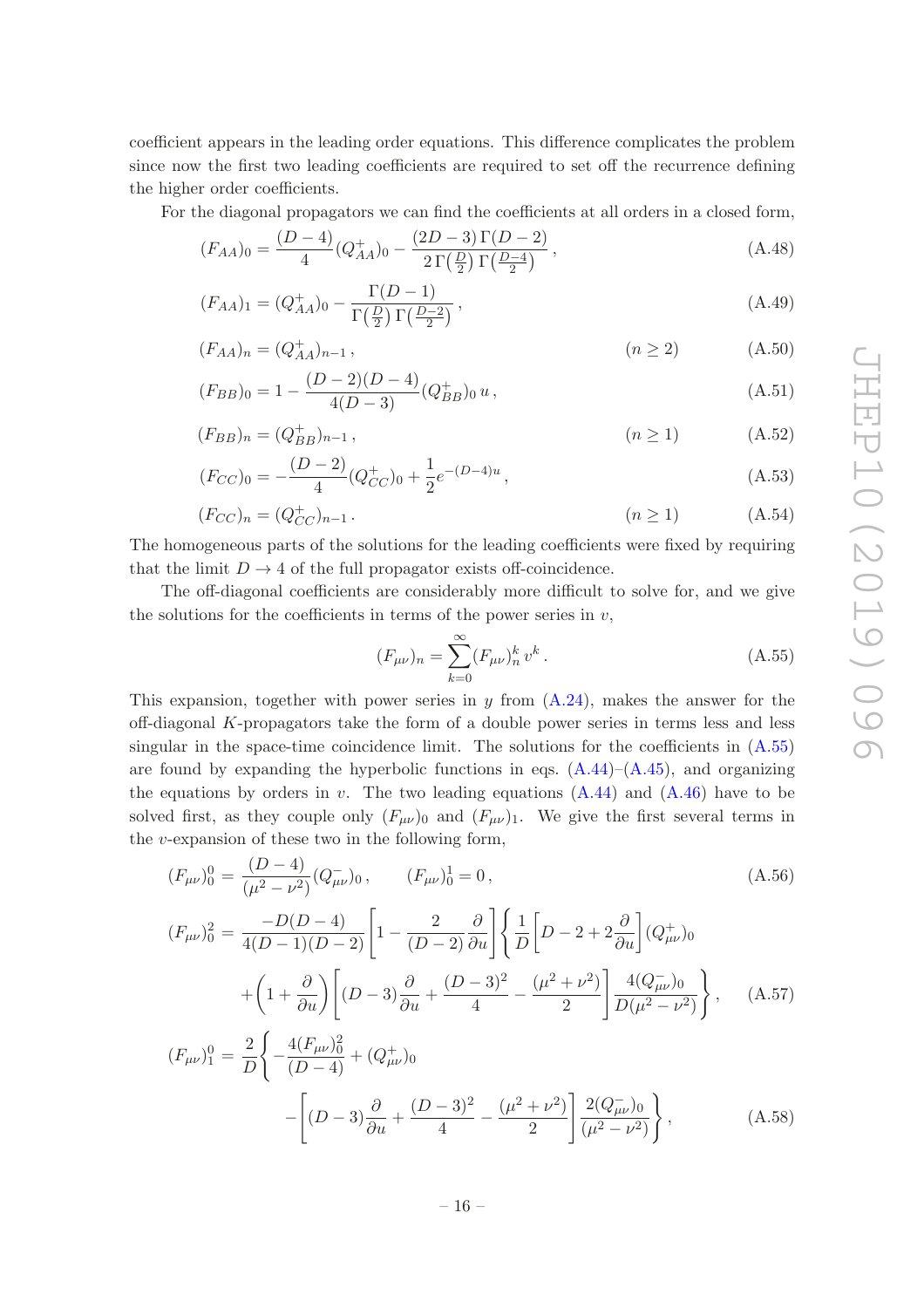$$
(F_{\mu\nu})_0^3 = \frac{-(D+2)(D-4)}{6D(D-1)} \left[ 1 - \frac{2}{(D-1)} \frac{\partial}{\partial u} \right]
$$

$$
\times \left\{ \frac{1}{2} (Q_{\mu\nu}^-)_0 - \frac{(\mu^2 - \nu^2)}{(D-4)} (F_{\mu\nu})_0^2 - \left( \frac{3}{2} - \frac{\partial}{\partial u} \right) \frac{2(Q_{\mu\nu}^-)_0}{(D+2)} \right\},
$$
(A.59)

$$
(F_{\mu\nu})_1^1 = \frac{2}{(D+2)} \left[ (Q_{\mu\nu}^-)_0 - \frac{12}{(D-4)} (F_{\mu\nu})_0^3 \right],
$$
\n(A.60)

which is also the order in which they are conveniently solved for. In the expressions above all the coefficients are assumed to be (at most) linear functions of  $u$ , as is also true for the coefficients  $(A.31)$ – $(A.34)$ . The leading coefficient in  $(A.56)$  and other homogeneous solutions are chosen such that (i) the regular  $(D-4)$  limit of the full K-propagators exists, (ii) the subleading coefficients take simpler form. This choice is consistent due to the fact that the  $(Q^{\pm}_{\mu\nu})$  coefficients of the three types  $(\mu, \nu) = (A, B, C)$  satisfy a consistency relation,

$$
\left[ (D-1)\frac{\partial}{\partial u} + \frac{(D-1)^2}{4} - \frac{(\mu^2 + \nu^2)}{2} \right] (Q_{\mu\nu}^-)_0 + \frac{(\mu^2 - \nu^2)}{2} (Q_{\mu\nu}^+)_0 - \frac{D}{2} (Q_{\mu\nu}^-)_1 = 0, \ (A.61)
$$

which guarantees that the solutions of the leading eqs.  $(A.44)$  and  $(A.46)$  that we found are consistent with higher order equations eqs. [\(A.45\)](#page-15-3) and [\(A.47\)](#page-15-2).

The higher order coefficients are now easily generated from the lower order ones [\(A.56\)](#page-16-1)–  $(A.60)$ , by using either of equations  $(A.45)$  or  $(A.47)$ , e.g.,

$$
(F_{\mu\nu})_2^0 = \frac{2}{(D+2)} \left\{ 2(F_{\mu\nu})_1^2 + (Q_{\mu\nu}^+)_{1} \right\} + \left[ (D-1)\frac{\partial}{\partial u} + \frac{(D-1)^2}{4} - \frac{(\mu^2 + \nu^2)}{2} \right] (F_{\mu\nu})_1^0 \right\},
$$
(A.62)

$$
(F_{\mu\nu})_2^1 = -\frac{2}{(D+1)} \left[ 1 + \frac{2}{(D+1)} \frac{\partial}{\partial u} \right] \left\{ \frac{(\mu^2 - \nu^2)}{4} (F_{\mu\nu})_2^0 + (Q_{\mu\nu}^-)_2 \right\},\tag{A.63}
$$

$$
(F_{\mu\nu})_2^2 = \frac{1}{(D+3)(D+2)} \left[ 1 - \frac{2}{(D+2)} \frac{\partial}{\partial u} \right] \left\{ \frac{(D+4)(\mu^2 - \nu^2)}{4} (F_{\mu\nu})_2^1 - \left( 1 - \frac{\partial}{\partial u} \right) \left[ (D+1) \frac{\partial}{\partial u} + \frac{(D+1)^2}{4} - \frac{(\mu^2 + \nu^2)}{2} \right] (F_{\mu\nu})_2^0 \right\} + \frac{(Q_{\mu\nu}^+)_2}{(D+3)}.
$$
 (A.64)

## <span id="page-17-0"></span>A.2.3 Final expressions

Having solved for all the coefficients of the diagonal  $K$ -propagators, we can write the full solutions in a closed form,

$$
K_{AA}(x;x') = \frac{e^{-u}}{H^2} \left\{ \frac{1}{4} I \left[ A(y) \right] + \frac{H^{D-2} \Gamma(\frac{D-2}{2})}{(4\pi)^{D/2}} \times \frac{\Gamma(D-1)}{4\Gamma(\frac{D}{2}) \Gamma(\frac{D-2}{2})} \right\}
$$

$$
\times \left[ -\frac{2A_1 \Gamma(\frac{D}{2})}{\Gamma(D-1)} - \frac{2(2D-3)}{(D-2)} - (2-y)u + y \right] \right\}, \tag{A.65}
$$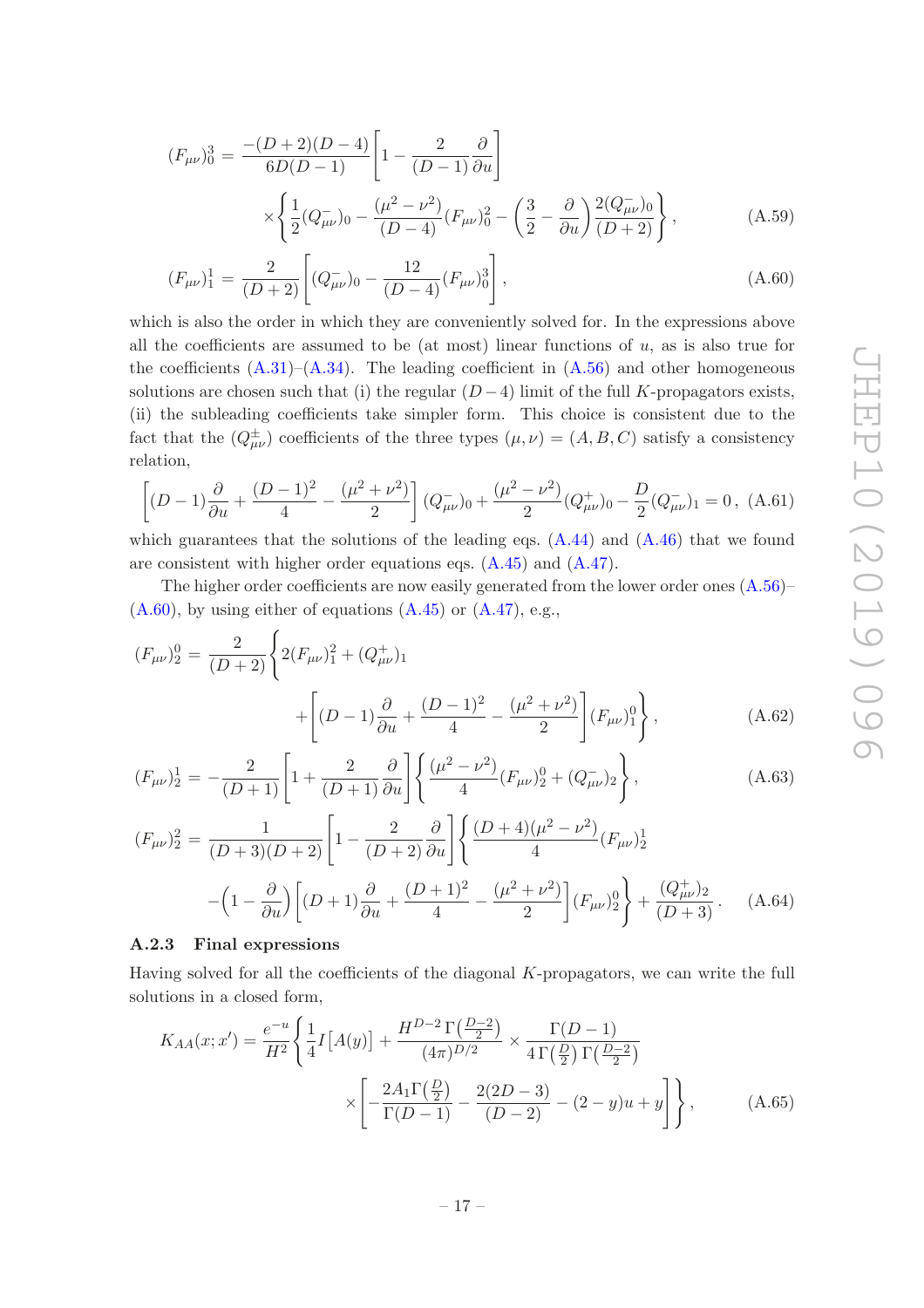$$
K_{BB}(x;x') = \frac{e^{-u}}{H^2} \left\{ \frac{1}{4} I\left[B(y)\right] + \frac{H^{D-2} \Gamma\left(\frac{D-2}{2}\right)}{(4\pi)^{D/2}} \left[\frac{2}{(D-4)} - \frac{\Gamma(D-3)}{\Gamma^2\left(\frac{D-2}{2}\right)} u\right] \right\},\tag{A.66}
$$

$$
K_{CC}(x;x') = \frac{e^{-u}}{H^2} \left\{ \frac{1}{4} I \left[ C(y) \right] + \frac{H^{D-2} \Gamma(\frac{D-2}{2})}{(4\pi)^{D/2}} \left[ \frac{\Gamma(D-4)}{\Gamma^2(\frac{D-2}{2})} + \frac{e^{-(D-4)u}}{(D-4)} \right] \right\}, \tag{A.67}
$$

where we define the primitive function  $I[f(y)] = \int^y dy' f(y')$ . Four relations deriving from the reflection identities  $(A.8)$  and  $(A.9)$ ,

$$
\partial_0 K_{AA} + \left[ \partial_0' + (D - 2)Ha' \right] K_{BB} = 0, \qquad (A.68)
$$

$$
\partial_0' K_{AA} + \left[ \partial_0 + (D - 2) H a \right] K_{BB} = 0, \tag{A.69}
$$

$$
\left[\partial_0 + Ha\right] K_{BB} + \left[\partial_0' + (D-3)Ha'\right] K_{CC} = 0, \tag{A.70}
$$

$$
\left[\partial_0' + Ha'\right]K_{BB} + \left[\partial_0 + (D-3)Ha\right]K_{CC} = 0, \tag{A.71}
$$

can be used to check the consistency of the solutions.

The off-diagonal K-propagators can be given in terms of the power series  $(A.24)$ , where the coefficients of the non-integer powers are given by  $(A.40)$ – $(A.42)$  and the recurrence relation  $(A.37)$ , and the leading coefficients of the integer powers are given in  $(A.56)$ – $(A.60)$ , with eqs.  $(A.44)$  and  $(A.47)$  generating the higher coefficients.

The expressions for the J-propagators are obtained from  $(A.12)$ – $(A.17)$ , by acting firstorder the derivative operators on the K-propagators whose solutions we have found here. A number of relations that relate the J-propagators with the I-propagators can be derived from reflection identities  $(A.8)$  and  $(A.9)$ , e.g.

$$
\partial_0 J_{AA} + \left[ \partial_0' + (D - 2)Ha' \right] J_{BB} = H I_{AB}, \qquad (A.72)
$$

$$
\partial_0' J_{AA} + \left[ \partial_0 + (D - 2) Ha \right] J_{BB} = H I_{AB} \,. \tag{A.73}
$$

and can be used to independently check the validity of the solutions.

Open Access. This article is distributed under the terms of the Creative Commons Attribution License [\(CC-BY 4.0\)](https://creativecommons.org/licenses/by/4.0/), which permits any use, distribution and reproduction in any medium, provided the original author(s) and source are credited.

# References

- <span id="page-18-0"></span>[1] N.C. Tsamis and R.P. Woodard, One loop graviton selfenergy in a locally de Sitter background, Phys. Rev.  $D$  54 [\(1996\) 2621](https://doi.org/10.1103/PhysRevD.54.2621) [[hep-ph/9602317](https://arxiv.org/abs/hep-ph/9602317)] [IN[SPIRE](https://inspirehep.net/search?p=find+EPRINT+hep-ph/9602317)].
- [2] S.P. Miao and R.P. Woodard, The Fermion self-energy during inflation, [Class. Quant. Grav.](https://doi.org/10.1088/0264-9381/23/5/016) 23 (2006) 1721 [[gr-qc/0511140](https://arxiv.org/abs/gr-qc/0511140)] [IN[SPIRE](https://inspirehep.net/search?p=find+EPRINT+gr-qc/0511140)].
- <span id="page-18-1"></span>[3] E.O. Kahya and R.P. Woodard, *Quantum Gravity Corrections to the One Loop Scalar* Self-Mass during Inflation, Phys. Rev. D 76 [\(2007\) 124005](https://doi.org/10.1103/PhysRevD.76.124005) [[arXiv:0709.0536](https://arxiv.org/abs/0709.0536)] [IN[SPIRE](https://inspirehep.net/search?p=find+EPRINT+arXiv:0709.0536)].
- [4] S.P. Miao, Quantum Gravitational Effects on Massive Fermions during Inflation I, Phys. Rev. D 86 [\(2012\) 104051](https://doi.org/10.1103/PhysRevD.86.104051) [[arXiv:1207.5241](https://arxiv.org/abs/1207.5241)] [IN[SPIRE](https://inspirehep.net/search?p=find+EPRINT+arXiv:1207.5241)].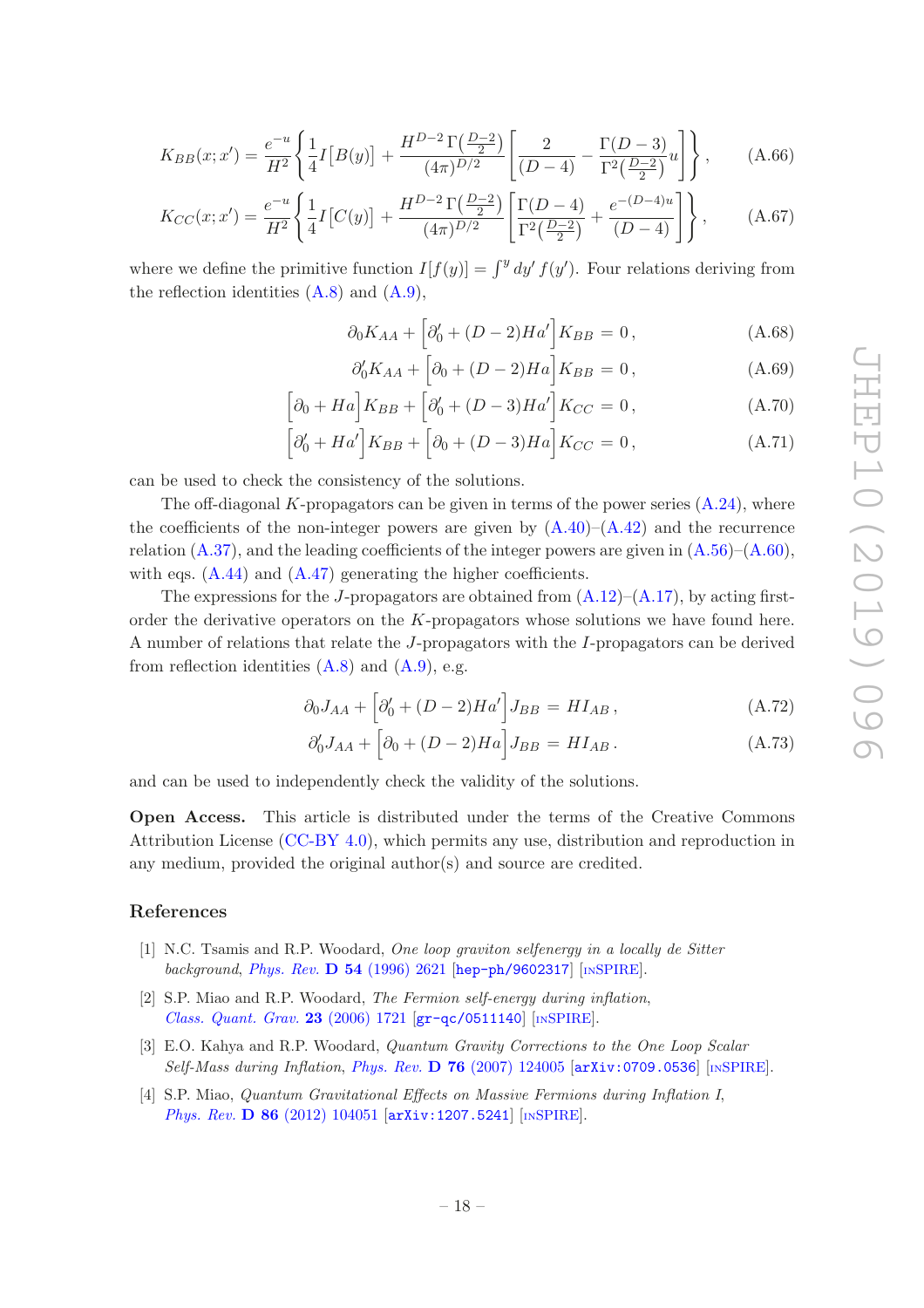- <span id="page-19-0"></span>[5] K.E. Leonard and R.P. Woodard, Graviton Corrections to Vacuum Polarization during Inflation, [Class. Quant. Grav.](https://doi.org/10.1088/0264-9381/31/1/015010) **31** (2014) 015010 [[arXiv:1304.7265](https://arxiv.org/abs/1304.7265)] [IN[SPIRE](https://inspirehep.net/search?p=find+EPRINT+arXiv:1304.7265)].
- <span id="page-19-1"></span>[6] P.J. Mora, N.C. Tsamis and R.P. Woodard, Hartree approximation to the one loop quantum gravitationalcorrection to the graviton mode function on de Sitter, JCAP 10 [\(2013\) 018](https://doi.org/10.1088/1475-7516/2013/10/018) [[arXiv:1307.1422](https://arxiv.org/abs/1307.1422)] [IN[SPIRE](https://inspirehep.net/search?p=find+EPRINT+arXiv:1307.1422)].
- [7] S.P. Miao and R.P. Woodard, Gravitons Enhance Fermions during Inflation, Phys. Rev. **D 74** [\(2006\) 024021](https://doi.org/10.1103/PhysRevD.74.024021) [[gr-qc/0603135](https://arxiv.org/abs/gr-qc/0603135)] [IN[SPIRE](https://inspirehep.net/search?p=find+EPRINT+gr-qc/0603135)].
- [8] E.O. Kahya and R.P. Woodard, Scalar field equations from quantum gravity during inflation, Phys. Rev. D 77 [\(2008\) 084012](https://doi.org/10.1103/PhysRevD.77.084012) [[arXiv:0710.5282](https://arxiv.org/abs/0710.5282)] [IN[SPIRE](https://inspirehep.net/search?p=find+EPRINT+arXiv:0710.5282)].
- <span id="page-19-2"></span>[9] C.L. Wang and R.P. Woodard, Excitation of Photons by Inflationary Gravitons, Phys. Rev. **D 91** [\(2015\) 124054](https://doi.org/10.1103/PhysRevD.91.124054) [[arXiv:1408.1448](https://arxiv.org/abs/1408.1448)] [IN[SPIRE](https://inspirehep.net/search?p=find+EPRINT+arXiv:1408.1448)].
- <span id="page-19-3"></span>[10] D. Glavan, S.P. Miao, T. Prokopec and R.P. Woodard, Electrodynamic Effects of Inflationary Gravitons, [Class. Quant. Grav.](https://doi.org/10.1088/0264-9381/31/17/175002) 31 (2014) 175002 [[arXiv:1308.3453](https://arxiv.org/abs/1308.3453)] [IN[SPIRE](https://inspirehep.net/search?p=find+EPRINT+arXiv:1308.3453)].
- <span id="page-19-4"></span>[11] N.C. Tsamis and R.P. Woodard, The Structure of perturbative quantum gravity on a de Sitter background, [Commun. Math. Phys.](https://doi.org/10.1007/BF02102015) **162** (1994) 217 [IN[SPIRE](https://inspirehep.net/search?p=find+J+%22Comm.Math.Phys.,162,217%22)].
- <span id="page-19-5"></span>[12] R.P. Woodard, de Sitter breaking in field theory, in proceedings of the Deserfest: A Celebration of the Life and Works of Stanley Deser, Ann Arbor, Michigan, U.S.A., 3–5 April 2004, pp. 339–351 [[gr-qc/0408002](https://arxiv.org/abs/gr-qc/0408002)] [IN[SPIRE](https://inspirehep.net/search?p=find+EPRINT+gr-qc/0408002)].
- <span id="page-19-6"></span>[13] P.J. Mora, N.C. Tsamis and R.P. Woodard, Graviton Propagator in a General Invariant Gauge on de Sitter, [J. Math. Phys.](https://doi.org/10.1063/1.4764882) **53** (2012) 122502 [[arXiv:1205.4468](https://arxiv.org/abs/1205.4468)] [IN[SPIRE](https://inspirehep.net/search?p=find+EPRINT+arXiv:1205.4468)].
- <span id="page-19-7"></span>[14] D. Glavan, S.P. Miao, T. Prokopec and R.P. Woodard, Graviton Loop Corrections to Vacuum Polarization in de Sitter in a General Covariant Gauge, [Class. Quant. Grav.](https://doi.org/10.1088/0264-9381/32/19/195014) 32 (2015) 195014 [[arXiv:1504.00894](https://arxiv.org/abs/1504.00894)] [IN[SPIRE](https://inspirehep.net/search?p=find+EPRINT+arXiv:1504.00894)].
- <span id="page-19-8"></span>[15] D. Glavan, S.P. Miao, T. Prokopec and R.P. Woodard, One loop graviton corrections to dynamical photons in de Sitter, [Class. Quant. Grav.](https://doi.org/10.1088/1361-6382/aa61da) **34** (2017) 085002 [[arXiv:1609.00386](https://arxiv.org/abs/1609.00386)] [IN[SPIRE](https://inspirehep.net/search?p=find+EPRINT+arXiv:1609.00386)].
- <span id="page-19-9"></span>[16] S.P. Miao, T. Prokopec and R.P. Woodard, Deducing Cosmological Observables from the S-matrix, Phys. Rev. D 96 [\(2017\) 104029](https://doi.org/10.1103/PhysRevD.96.104029) [[arXiv:1708.06239](https://arxiv.org/abs/1708.06239)] [IN[SPIRE](https://inspirehep.net/search?p=find+EPRINT+arXiv:1708.06239)].
- <span id="page-19-10"></span>[17] J.F. Donoghue, Leading quantum correction to the Newtonian potential, [Phys. Rev. Lett.](https://doi.org/10.1103/PhysRevLett.72.2996) **72** (1994) 2996 [[gr-qc/9310024](https://arxiv.org/abs/gr-qc/9310024)] [IN[SPIRE](https://inspirehep.net/search?p=find+EPRINT+gr-qc/9310024)].
- [18] J.F. Donoghue, General relativity as an effective field theory: The leading quantum corrections, Phys. Rev. D 50 [\(1994\) 3874](https://doi.org/10.1103/PhysRevD.50.3874) [[gr-qc/9405057](https://arxiv.org/abs/gr-qc/9405057)] [IN[SPIRE](https://inspirehep.net/search?p=find+EPRINT+gr-qc/9405057)].
- <span id="page-19-11"></span>[19] J.F. Donoghue and T. Torma, On the power counting of loop diagrams in general relativity, Phys. Rev. **D 54** [\(1996\) 4963](https://doi.org/10.1103/PhysRevD.54.4963) [[hep-th/9602121](https://arxiv.org/abs/hep-th/9602121)] [IN[SPIRE](https://inspirehep.net/search?p=find+EPRINT+hep-th/9602121)].
- <span id="page-19-12"></span>[20] S.P. Miao, N.C. Tsamis and R.P. Woodard, Transforming to Lorentz Gauge on de Sitter, [J. Math. Phys.](https://doi.org/10.1063/1.3266179) 50 (2009) 122502 [[arXiv:0907.4930](https://arxiv.org/abs/0907.4930)] [IN[SPIRE](https://inspirehep.net/search?p=find+EPRINT+arXiv:0907.4930)].
- <span id="page-19-13"></span>[21] D.M. Capper, A General Gauge Graviton Loop Calculation, J. Phys. A 13 [\(1980\) 199](https://doi.org/10.1088/0305-4470/13/1/022) [IN[SPIRE](https://inspirehep.net/search?p=find+J+%22J.Phys.,A13,199%22)].
- <span id="page-19-14"></span>[22] K.E. Leonard and R.P. Woodard, Graviton Corrections to Maxwell's Equations, Phys. Rev. D 85 [\(2012\) 104048](https://doi.org/10.1103/PhysRevD.85.104048) [[arXiv:1202.5800](https://arxiv.org/abs/1202.5800)] [IN[SPIRE](https://inspirehep.net/search?p=find+EPRINT+arXiv:1202.5800)].
- <span id="page-19-15"></span>[23] V.K. Onemli and R.P. Woodard, Superacceleration from massless, minimally coupled  $\phi^4$ , [Class. Quant. Grav.](https://doi.org/10.1088/0264-9381/19/17/311) 19 (2002) 4607  $|gr-qc/0204065|$  $|gr-qc/0204065|$  $|gr-qc/0204065|$  [IN[SPIRE](https://inspirehep.net/search?p=find+EPRINT+gr-qc/0204065)].